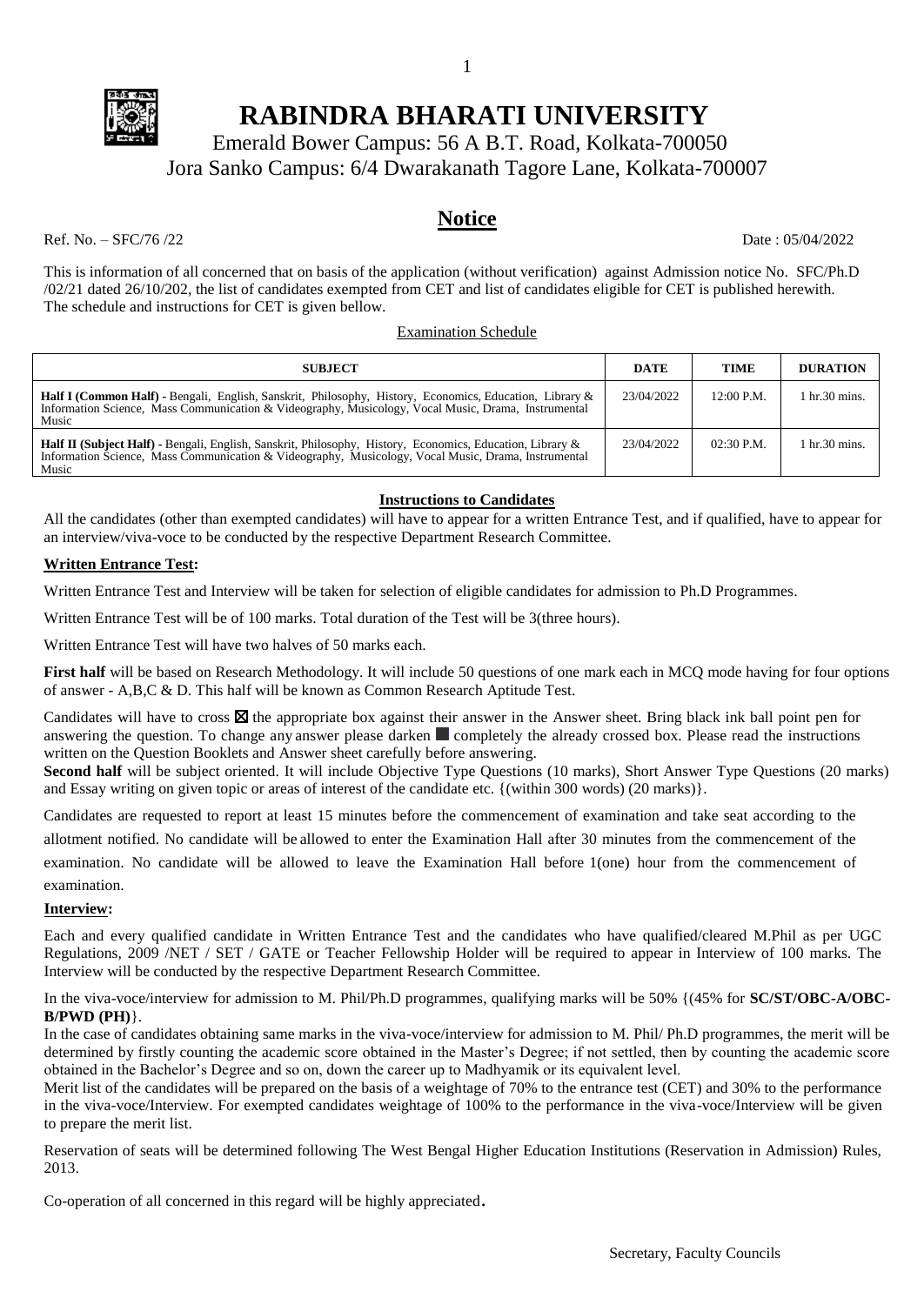#### List of candidates exempted from CET Subject: Bengali

| SI No    | <b>AIN</b>      | <b>Name</b>                  |
|----------|-----------------|------------------------------|
| 1        | R20PHDBNG025313 | TAPASWINI JOTDER             |
| 2        | R20PHDBNG025427 | ANIRBAN MAITRA               |
| 3        | R20PHDBNG025505 | AKASHLEENA DHOLE             |
| 4        | R20PHDBNG025637 | <b>SIULI MONDAL</b>          |
| 5        | R20PHDBNG025721 | ANINDU PRAMANICK             |
| 6        | R20PHDBNG025914 | ANINDU PRAMANICK             |
| 7        | R20PHDBNG026114 | LALTU MAITY                  |
| 8        | R20PHDBNG026194 | SWETA KHAN                   |
| 9        | R20PHDBNG025220 | <b>MAHUA KHATUN</b>          |
| 10       | R20PHDBNG025227 | <b>SUKANTA MUKHERJEE</b>     |
| 11       | R20PHDBNG025232 | SUSANTA PATRA                |
| 12       | R20PHDBNG025268 | <b>SANCHAY MONDAL</b>        |
| 13       | R20PHDBNG025276 | MAHIMA KHATUN                |
| 14       | R20PHDBNG025284 | RATAN CHANDRA HALDER         |
| 15       | R20PHDBNG025309 | PRANKRISHNA CHAKRABORTY      |
| 16       | R20PHDBNG025345 | PAULAMI KONAR                |
| 17       | R20PHDBNG025352 | <b>MOLI PAKRAY</b>           |
| 18       | R20PHDBNG025354 | NURISLAM KARIKAR             |
| 19       | R20PHDBNG025372 | <b>SAMPRITI BOSE</b>         |
| 20       | R20PHDBNG025376 | ASHIM BARMAN                 |
| 21       | R20PHDBNG025379 | APURBA SAHA                  |
| 22       | R20PHDBNG025387 | SUMAN DAS                    |
| 23       | R20PHDBNG025390 | MONISHA SAHA                 |
| 24       | R20PHDBNG025438 | SONA MONDAL                  |
| 25       | R20PHDBNG025449 | <b>AMRITENDU ROY</b>         |
| 26       | R20PHDBNG025453 | UTSAV CHOWDHURY              |
| 27       | R20PHDBNG025460 | SHANKHA DUTTA                |
| 28       | R20PHDBNG025475 | SK UJJAL                     |
| 29       | R20PHDBNG025492 | SABIR MONDAL                 |
| 30       | R20PHDBNG025495 | DEBABRATA MONDAL             |
| 31       | R20PHDBNG025503 | SULEKHA SARDAR               |
| 32       | R20PHDBNG025513 | <b>RINKU GHOSH</b>           |
| 33       | R20PHDBNG025525 | <b>BIDISHA CHAKRABORTY</b>   |
| 34       | R20PHDBNG025527 | <b>TANDRA KAR</b>            |
| 35       | R20PHDBNG025538 | SUSANTA MONDAL               |
| 36       | R20PHDBNG025543 | RIMPA MAITY                  |
| 37       | R20PHDBNG025553 | <b>JOYDEV SINGHA</b>         |
| 38       | R20PHDBNG025577 | SABEREE MANDAL               |
| 39       | R20PHDBNG025583 | <b>DEBI MONDAL</b>           |
| 40       | R20PHDBNG025586 | <b>BRATATI BANDYOPADHYAY</b> |
| 41<br>42 | R20PHDBNG025599 | SHIULI DEBNATH               |
|          | R20PHDBNG025606 | <b>SHRIYA DUTT</b>           |
| 43<br>44 | R20PHDBNG025626 | NANDITA PANDIT               |
| 45       | R20PHDBNG025644 | SANCHITA DAS                 |
|          | R20PHDBNG025647 | <b>ROMIO SARKAR</b>          |
| 46       | R20PHDBNG025670 | PRIYANKA MITRA               |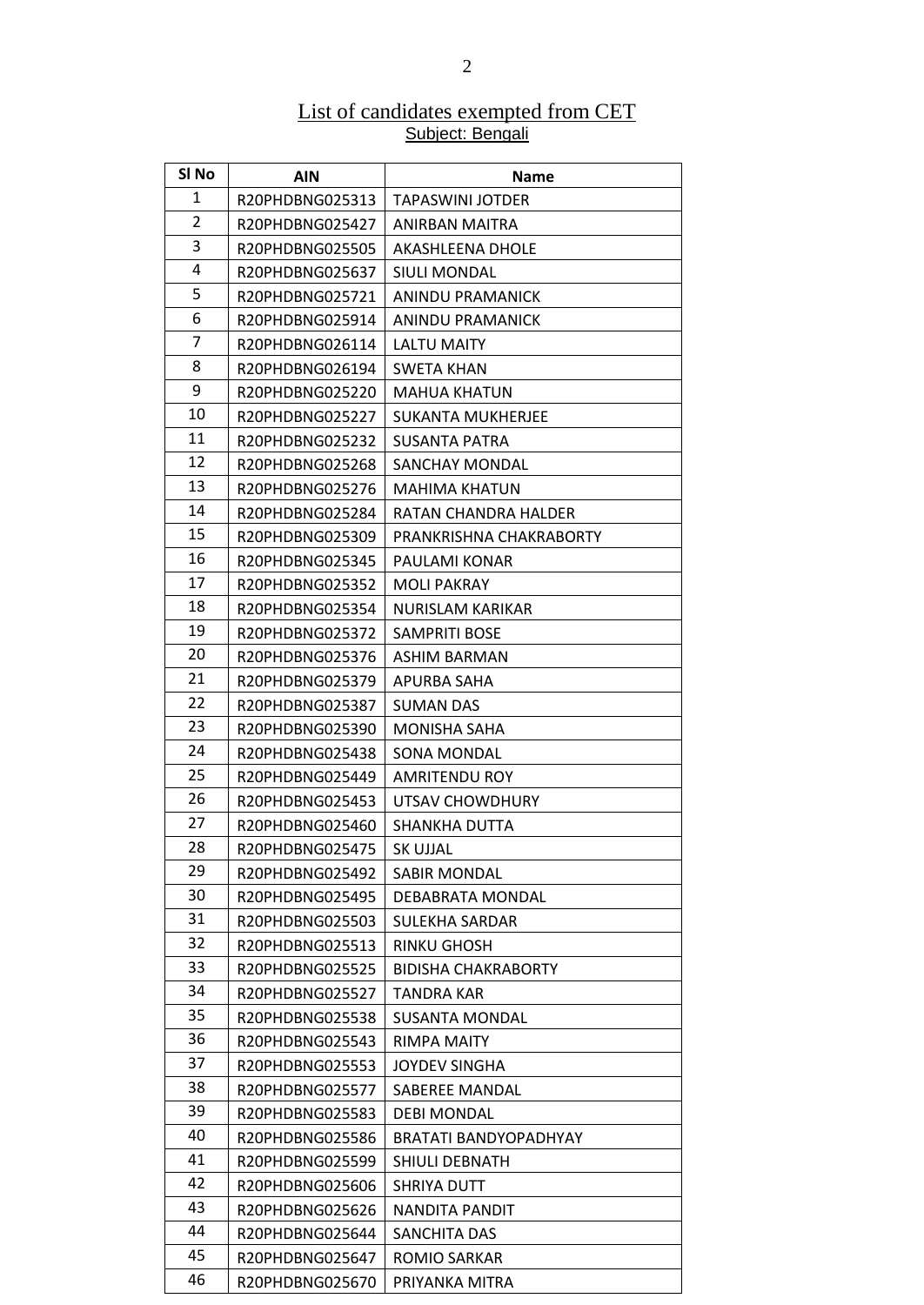| 47 | R20PHDBNG025692 | <b>MOIJUDDIN MOLLA</b>    |
|----|-----------------|---------------------------|
| 48 | R20PHDBNG025698 | PRASANTA CHOWKIDAR        |
| 49 | R20PHDBNG025703 | <b>MUKESH HALDER</b>      |
| 50 | R20PHDBNG025713 | DHANESWAR BARMAN          |
| 51 | R20PHDBNG025741 | SAMARESH BAG              |
| 52 |                 |                           |
| 53 | R20PHDBNG025776 | SANHATI SAHA              |
| 54 | R20PHDBNG025780 | <b>AZIZ SHAIKH</b>        |
| 55 | R20PHDBNG025792 | <b>BALAI LAL DEWAN</b>    |
| 56 | R20PHDBNG025803 | <b>MOWAHIDA HOSSAIN</b>   |
| 57 | R20PHDBNG025815 | <b>SURAJIT MANDAL</b>     |
| 58 | R20PHDBNG025818 | <b>SHOUVIK PAL</b>        |
| 59 | R20PHDBNG025845 | <b>RUPA RANI BARMAN</b>   |
| 60 | R20PHDBNG025853 | POLI BAGCHI               |
|    | R20PHDBNG025857 | <b>JAYANTA GHOSH</b>      |
| 61 | R20PHDBNG025868 | PRATIM DUTTA              |
| 62 | R20PHDBNG025876 | SOMANJAN MONDAL           |
| 63 | R20PHDBNG025894 | ARKAPRAVA BANERJEE        |
| 64 | R20PHDBNG025901 | <b>ASOK BISWAS</b>        |
| 65 | R20PHDBNG025908 | <b>PUJA KUNDU</b>         |
| 66 | R20PHDBNG025916 | SUKANTA SARKAR            |
| 67 | R20PHDBNG025918 | TAPAS PAUL                |
| 68 | R20PHDBNG025941 | PRASENJIT MAHATO          |
| 69 | R20PHDBNG025942 | <b>KRISHNA PATRA</b>      |
| 70 | R20PHDBNG025948 | SANCHITA CHOWDHURY        |
| 71 | R20PHDBNG025955 | DIPTI DAS                 |
| 72 | R20PHDBNG025982 | ANANYA SAMANTA            |
| 73 | R20PHDBNG025988 | RAGHUNATH SANDEL          |
| 74 | R20PHDBNG025989 | RAKESH SAHA               |
| 75 | R20PHDBNG026001 | RIYA DAS                  |
| 76 | R20PHDBNG026014 | <b>ATANU ROY</b>          |
| 77 | R20PHDBNG026022 | PERVIN SULTANA            |
| 78 | R20PHDBNG026028 | SARAT KUMAR BISWAS        |
| 79 | R20PHDBNG026037 | TITHI GHOSH               |
| 80 | R20PHDBNG026045 | <b>MAHADEB HEMROM</b>     |
| 81 | R20PHDBNG026047 | <b>MORJINA KHATUN</b>     |
| 82 | R20PHDBNG026049 | DEBALINA DAS              |
| 83 | R20PHDBNG026053 | <b>TANUSREE MUKHERJEE</b> |
| 84 | R20PHDBNG026066 | RUHUL AMIN                |
| 85 | R20PHDBNG026068 | RINKU DAS                 |
| 86 | R20PHDBNG026069 | RITA MURARI               |
| 87 | R20PHDBNG026078 | DIPANKAR BISWAS           |
| 88 | R20PHDBNG026087 | <b>AZAHAR MOLLA</b>       |
| 89 | R20PHDBNG026104 | <b>SUJOY MONDAL</b>       |
| 90 | R20PHDBNG026107 | <b>GANESH KARMAKAR</b>    |
| 91 | R20PHDBNG026108 | SAMRAT HEMBROM            |
| 92 | R20PHDBNG026110 | SUPARNA KHAN              |
| 93 | R20PHDBNG026115 | MADHUSREE MONDAL          |
| 94 | R20PHDBNG026130 | <b>ARITRI DEY</b>         |
| 95 | R20PHDBNG026134 | <b>GOURANGO PAUL</b>      |
|    |                 |                           |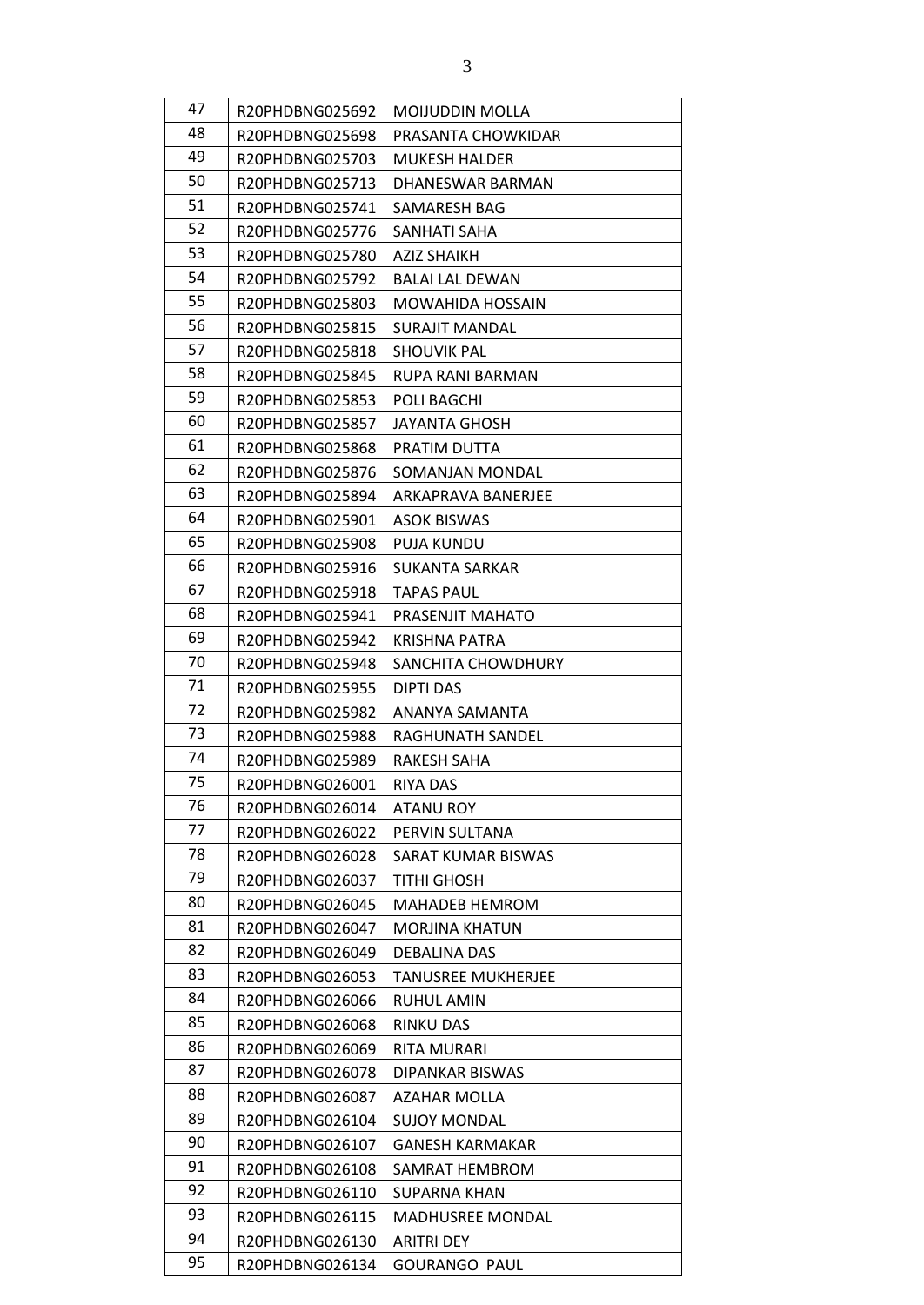| 96  | R20PHDBNG026145 | ANAMIKA ROY PRAMANIK  |
|-----|-----------------|-----------------------|
| 97  | R20PHDBNG026149 | JAN MAHAMMAD MOLLA    |
| 98  | R20PHDBNG026170 | RAJIB MONDAL          |
| 99  | R20PHDBNG026184 | ANKITA KARMAKAR       |
| 100 | R20PHDBNG026197 | MD JOHIRUL ISLAM      |
| 101 | R20PHDBNG026201 | SOURAV MONDAL         |
| 102 | R20PHDBNG026204 | <b>AYESHA KHATUN</b>  |
| 103 | R20PHDBNG026216 | <b>MANTU GHOSH</b>    |
| 104 | R20PHDBNG026220 | <b>MOUSIKTA KARAK</b> |
| 105 | R20PHDBNG026222 | ANAWARE MURSHID       |
| 106 | R20PHDBNG026239 | SUKALYANI SENGUPTA    |

### List of candidates exempted from CET Subject: Drama

| SI <sub>No</sub> | AIN             | <b>Name</b>                 |
|------------------|-----------------|-----------------------------|
| 1                | R20PHDDRM025535 | <b>SUMIT PRAKASH PANDEY</b> |
| 2                | R20PHDDRM025738 | <b>KOUSHIK DAS</b>          |
| 3                | R20PHDDRM025785 | NISHA KUMARI                |
| 4                | R20PHDDRM025957 | <b>UZZAL KR HALDER</b>      |
| 5                | R20PHDDRM025979 | <b>MANASH PROTIM NEOG</b>   |
| 6                | R20PHDDRM026089 | <b>ANASUYA DAS</b>          |

#### List of candidates exempted from CET Subject: Economics

| SI <sub>No</sub> | <b>AIN</b>      | <b>Name</b>                |
|------------------|-----------------|----------------------------|
| $\mathbf{1}$     | R20PHDECO025360 | <b>ANINDITA MUKHERJEE</b>  |
| $\overline{2}$   | R20PHDECO025616 | SIPRA BHATTACHARYA         |
| 3                | R20PHDECO025763 | POUSHAL SARKAR             |
| 4                | R20PHDECO025890 | <b>GRANTHANA SEN GUPTA</b> |
| 5                | R20PHDECO025937 | <b>BANDANA MONDAL</b>      |
| 6                | R20PHDECO025961 | REEDHIRAJ BASU THAKUR      |
| 7                | R20PHDECO026157 | <b>URMI BASU</b>           |
| 8                | R20PHDECO026209 | MANIRUZZAHA RAHAMAN        |

# List of candidates exempted from CET Subject: Education

| SI <sub>No</sub> | <b>AIN</b>      | <b>Name</b>           |
|------------------|-----------------|-----------------------|
| 1                | R20PHDEDU025201 | KALYAN CHOWDHURY      |
| 2                | R20PHDEDU025202 | ANANYA NANDI          |
| 3                | R20PHDEDU025236 | SUVANKAR GHARA        |
| 4                | R20PHDEDU025289 | PAMPA SARKAR          |
| 5                | R20PHDEDU025293 | <b>MOUMITA GAYEN</b>  |
| 6                | R20PHDEDU025295 | KANAI SARKAR          |
| 7                | R20PHDEDU025296 | SHAHRUKH JAMAL ANSARI |
| 8                | R20PHDEDU025316 | SK PARVEJ AHAMMED     |
| 9                | R20PHDEDU025322 | SANJOY MONDAL         |
| 10               | R20PHDEDU025335 | <b>MALI PAUL</b>      |
| 11               | R20PHDEDU025340 | <b>SUVENDU PAL</b>    |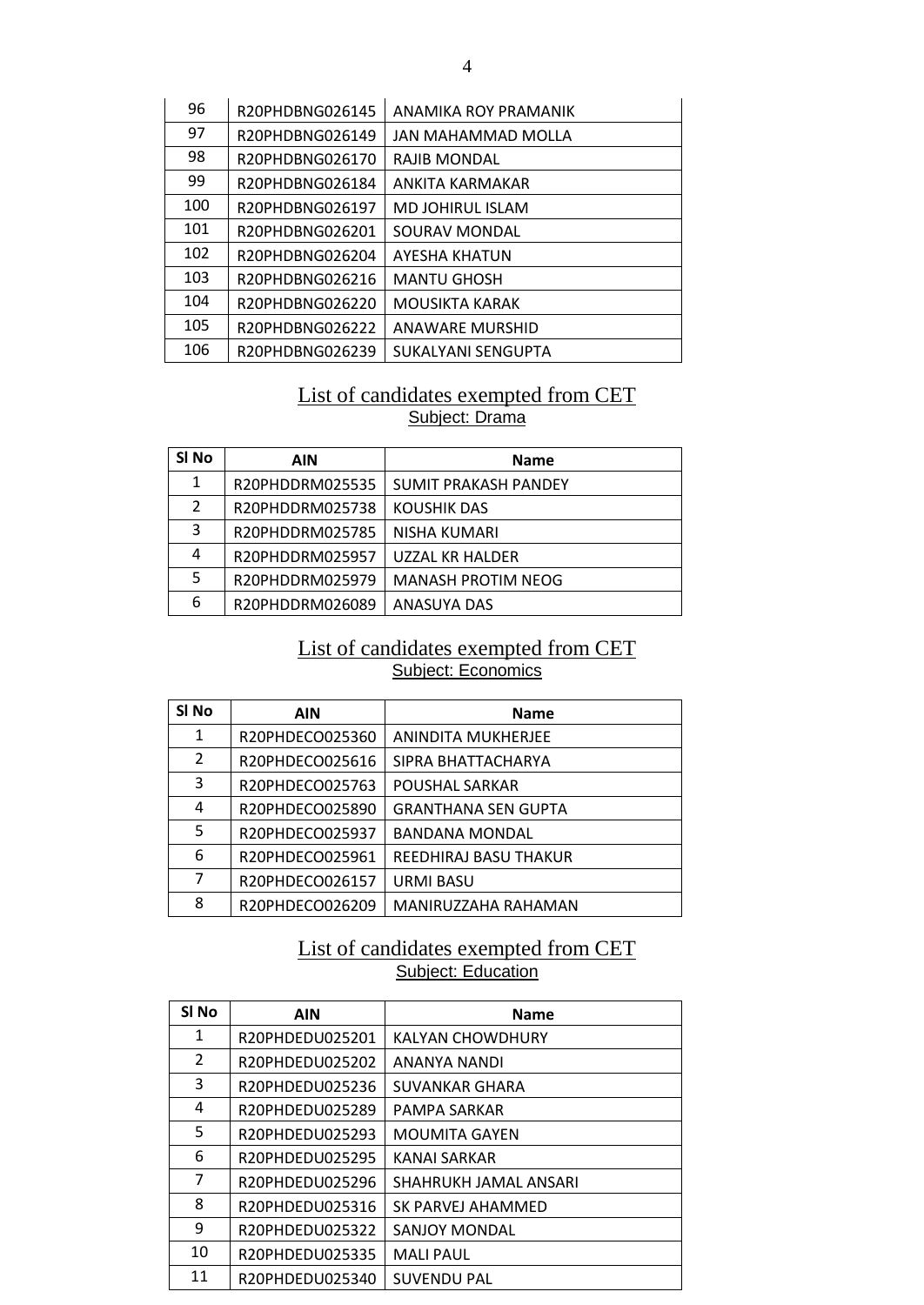| 12 |                 |                            |
|----|-----------------|----------------------------|
|    | R20PHDEDU025348 | SATYAJIT DAS               |
| 13 | R20PHDEDU025361 | PAMPA DE                   |
| 14 | R20PHDEDU025363 | SANJIB KUMAR HALDAR        |
| 15 | R20PHDEDU025371 | <b>TARANISEN MONDAL</b>    |
| 16 | R20PHDEDU025373 | SONALI GIRI                |
| 17 | R20PHDEDU025374 | <b>MERRY RAY</b>           |
| 18 | R20PHDEDU025385 | SHUBHRA SINGHA CHOWDHURY   |
| 19 | R20PHDEDU025466 | <b>SANJOY MONDAL</b>       |
| 20 | R20PHDEDU025476 | <b>BASUDEB BARMAN</b>      |
| 21 | R20PHDEDU025487 | SHEETAL RAI                |
| 22 | R20PHDEDU025488 | AMIT JANA                  |
| 23 | R20PHDEDU025500 | <b>ANANYA SARKAR</b>       |
| 24 | R20PHDEDU025504 | BARUN KUMAR SASMAL         |
| 25 | R20PHDEDU025507 | LALTU LASKAR               |
| 26 | R20PHDEDU025508 | RIZWANUL HAIDER ALI        |
| 27 | R20PHDEDU025592 | <b>PRONOB MANDAL</b>       |
| 28 | R20PHDEDU025598 | <b>SUMAN ATTA</b>          |
| 29 | R20PHDEDU025611 | NURSANG LAMA               |
| 30 | R20PHDEDU025617 | <b>ISITA NANDA</b>         |
| 31 | R20PHDEDU025639 | NAZMA GOLLAY               |
| 32 | R20PHDEDU025651 | SAIKAT ALI                 |
| 33 | R20PHDEDU025673 | MOSHARAF HOSSAIN MONDAL    |
| 34 | R20PHDEDU025677 | CHHABI RABI DAS            |
| 35 | R20PHDEDU025708 | <b>CHAITALI HALDER</b>     |
| 36 | R20PHDEDU025709 | <b>PRADIP DAS</b>          |
| 37 | R20PHDEDU025723 | <b>MANISHA KHATUN</b>      |
| 38 | R20PHDEDU025736 | SUMAN KALYAN ROY           |
| 39 | R20PHDEDU025747 | MOUMITA DAS                |
| 40 | R20PHDEDU025761 | <b>ANITA SARKAR</b>        |
| 41 | R20PHDEDU025770 | TAGARI DAS                 |
| 42 | R20PHDEDU025804 | TANVIR AHMED MONDAL        |
| 43 | R20PHDEDU025805 | <b>SAMIUL BISWAS</b>       |
| 44 | R20PHDEDU025808 | MUFLIHA TOQUA              |
| 45 | R20PHDEDU025810 | <b>CHAITALI HALDER</b>     |
| 46 | R20PHDEDU025811 | <b>MADHURIMA MUKHERJEE</b> |
| 47 | R20PHDEDU025820 | DEBIKA JANA                |
| 48 | R20PHDEDU025850 | <b>ISMAIL SAIKH</b>        |
| 49 | R20PHDEDU025873 | PANKAJ SAHA                |
| 50 | R20PHDEDU025886 | PRASANTA GHOSH             |
| 51 | R20PHDEDU025888 | <b>ANIRBAN GHOSH</b>       |
| 52 | R20PHDEDU025898 | AMIT KUMAR MAHANTI         |
| 53 | R20PHDEDU025906 | ARPITA SAMANTA             |
| 54 | R20PHDEDU025952 | NAFISA SANAM               |
| 55 | R20PHDEDU025959 | <b>TANMAY BISWAS</b>       |
| 56 | R20PHDEDU025967 | <b>IRINA ZAFRIN</b>        |
| 57 | R20PHDEDU025972 | <b>INDIRA MANDAL</b>       |
| 58 | R20PHDEDU025996 | <b>DEBASIS</b>             |
| 59 | R20PHDEDU026004 | SANTANU BASU               |
| 60 | R20PHDEDU026030 | MD MUJAHID ALOM            |
|    |                 |                            |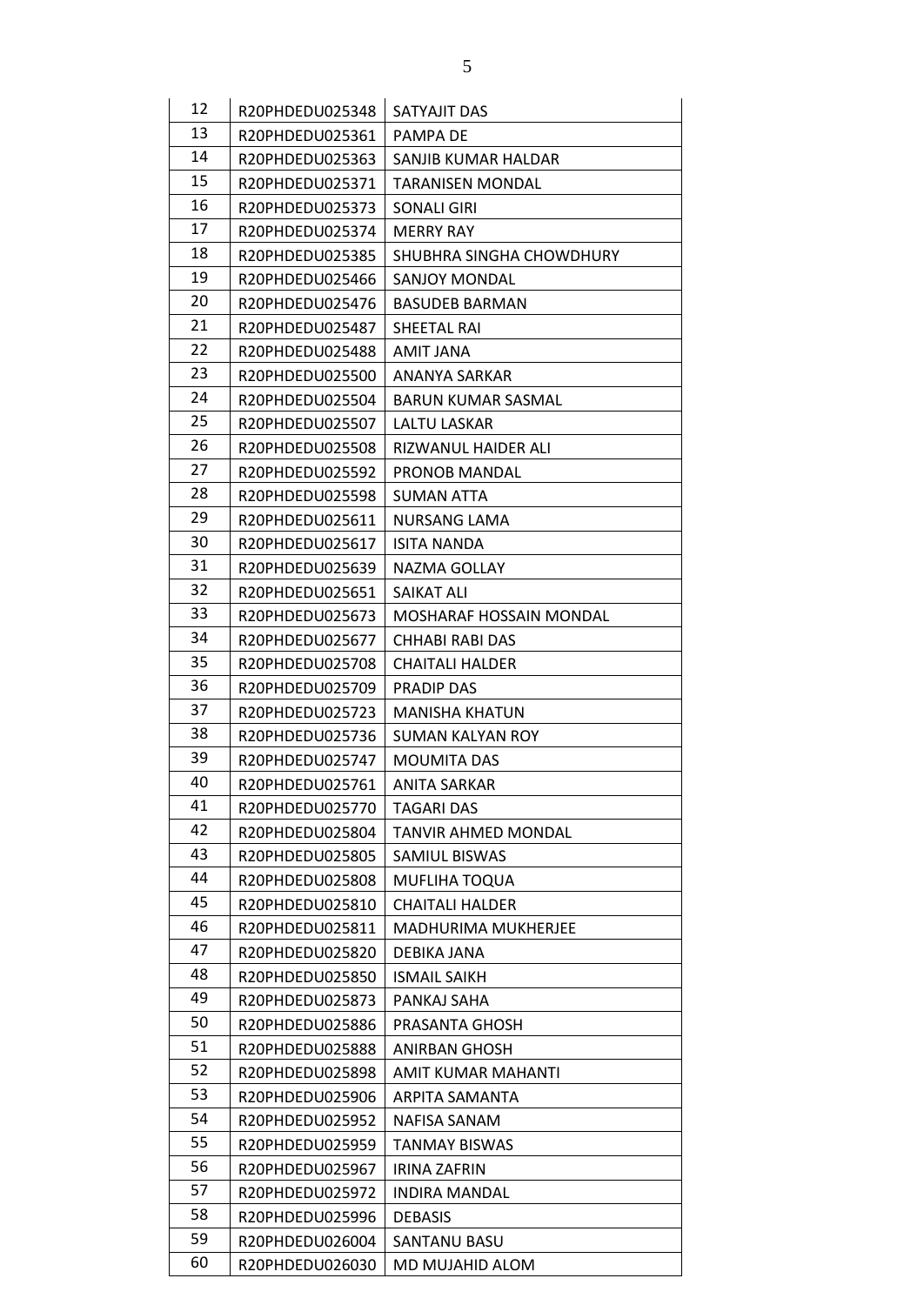| 61 | R20PHDEDU026033 | <b>CHANCHAL BISWAS</b> |
|----|-----------------|------------------------|
| 62 | R20PHDEDU026038 | <b>PUTUL MONDAL</b>    |
| 63 | R20PHDEDU026046 | <b>GOPAL PAL</b>       |
| 64 | R20PHDEDU026052 | <b>MITU DAS</b>        |
| 65 | R20PHDEDU026067 | <b>ABHIJIT ROY</b>     |
| 66 | R20PHDEDU026074 | LITAN HAZRA            |
| 67 | R20PHDEDU026090 | <b>ARPITA MAITY</b>    |
| 68 | R20PHDEDU026111 | TAPAS GOSWAMI          |
| 69 | R20PHDEDU026112 | SHIULI RANI MANDAL     |
| 70 | R20PHDEDU026116 | RESHMA KHATOON         |
| 71 | R20PHDEDU026123 | ARUN NASKAR            |
| 72 | R20PHDEDU026169 | SANATAN DATTA          |
| 73 | R20PHDEDU026205 | <b>GARGI NASKAR</b>    |
| 74 | R20PHDEDU026210 | <b>RESHMI SASI</b>     |
| 75 | R20PHDEDU026215 | <b>AMITESH SARKAR</b>  |
| 76 | R20PHDEDU026226 | <b>PRAMITA MAITY</b>   |

### List of candidates exempted from CET Subject: English

| SI No          | <b>AIN</b>      | <b>Name</b>                  |
|----------------|-----------------|------------------------------|
| 1              | R20PHDENG025210 | PAYEL MANDAL                 |
| $\overline{2}$ | R20PHDENG025234 | PRACHETAS CHATTERJEE         |
| 3              | R20PHDENG025241 | <b>TANMOY RAJBANSHI</b>      |
| 4              | R20PHDENG025247 | ALANKRITA BHATTACHARYA       |
| 5              | R20PHDENG025297 | KRISHNA CHANDRA MALIK        |
| 6              | R20PHDENG025321 | <b>BISWAJIT PRAMANIK</b>     |
| $\overline{7}$ | R20PHDENG025370 | <b>BANANI GHOSH</b>          |
| 8              | R20PHDENG025377 | AMRITA CHATTOPDHYAY          |
| 9              | R20PHDENG025378 | <b>SAGAR RAKSHIT</b>         |
| 10             | R20PHDENG025386 | PRIYANKA BASU                |
| 11             | R20PHDENG025392 | PRIYANKA BERA                |
| 12             | R20PHDENG025413 | TRIPARNA MUKHERJEE           |
| 13             | R20PHDENG025426 | <b>MOHUL CHATTERJEE</b>      |
| 14             | R20PHDENG025441 | RAMANUJ MAHATO               |
| 15             | R20PHDENG025484 | <b>IMAN MONDAL</b>           |
| 16             | R20PHDENG025497 | SUPRIYA MAITY                |
| 17             | R20PHDENG025516 | KUSUMIKA DASGUPTA            |
| 18             | R20PHDENG025523 | <b>UZZAL KR HALDER</b>       |
| 19             | R20PHDENG025545 | <b>MADHURAI GANGOPADHYAY</b> |
| 20             | R20PHDENG025550 | SHREYA CHAKRABARTI           |
| 21             | R20PHDENG025560 | <b>MOUMITA GHOSH</b>         |
| 22             | R20PHDENG025566 | SOVAN CHARIT                 |
| 23             | R20PHDENG025587 | SOBHA SAHOO                  |
| 24             | R20PHDENG025596 | <b>SOHINI SEN</b>            |
| 25             | R20PHDENG025604 | <b>MANISHA SOREN</b>         |
| 26             | R20PHDENG025613 | KAUSAMBI PATRA               |
| 27             | R20PHDENG025621 | PRAGATI GUPTA                |
| 28             | R20PHDENG025640 | RANGALAL MONDAL              |
| 29             | R20PHDENG025656 | ABHAY AGUAN                  |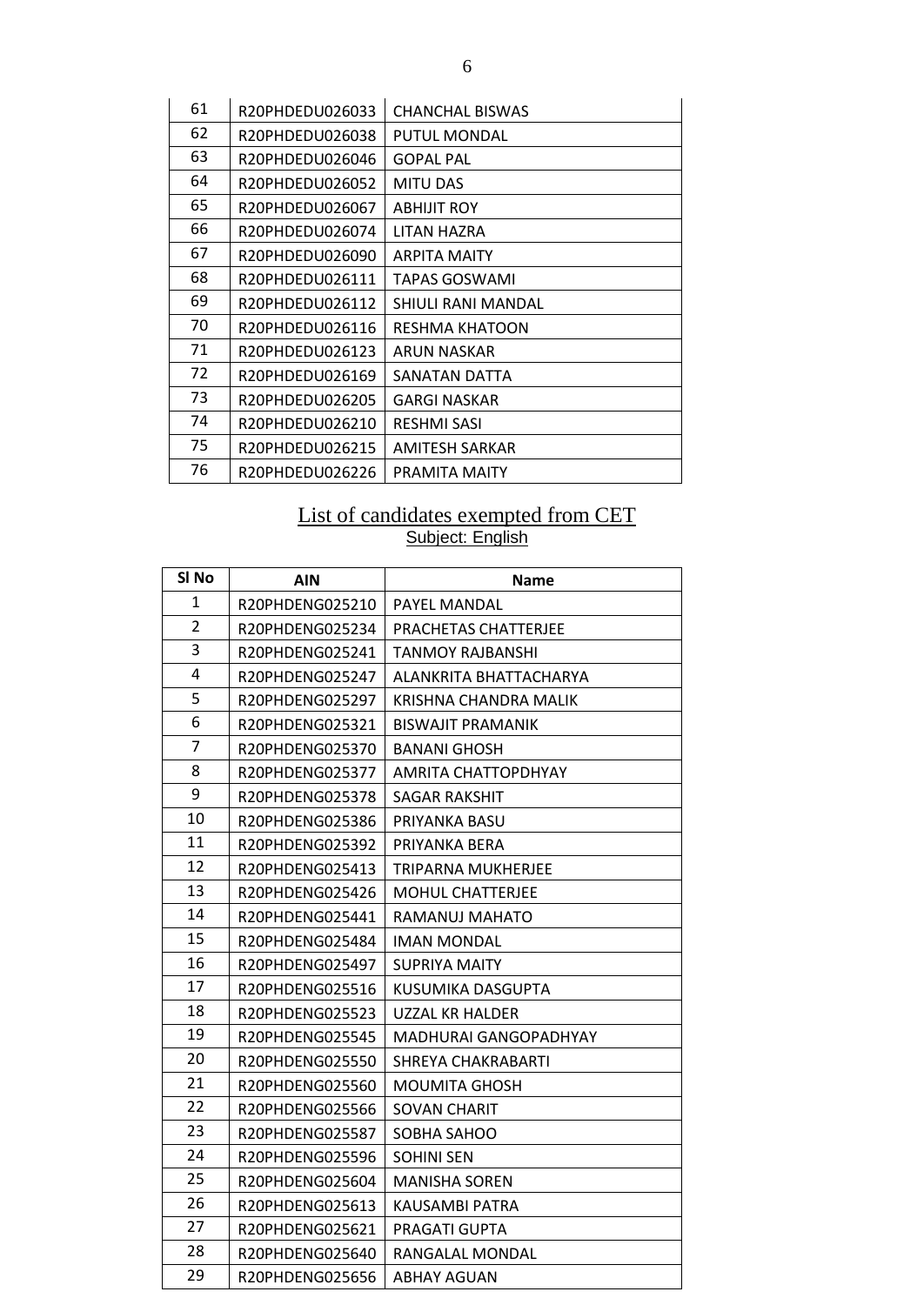| 30 | R20PHDENG025662 | <b>ABDUR RAJJAK</b>       |
|----|-----------------|---------------------------|
| 31 | R20PHDENG025668 | SAMAYITA DASGUPTA         |
| 32 | R20PHDENG025682 | <b>GOURI PARVATHY V</b>   |
| 33 | R20PHDENG025697 | <b>PUJA GHOSH</b>         |
| 34 | R20PHDENG025720 | SANTANU DOLOI             |
| 35 | R20PHDENG025724 | <b>BABY NAZMIN KHATUN</b> |
| 36 | R20PHDENG025728 | ASIF MALLICK              |
| 37 | R20PHDENG025737 | <b>RANIT RAY</b>          |
| 38 | R20PHDENG025744 | <b>BIPASHA MANDAL</b>     |
| 39 | R20PHDENG025745 | ROMA KUMARI               |
| 40 | R20PHDENG025755 | <b>BANASRI TARAFDER</b>   |
| 41 | R20PHDENG025762 | KISHALAYA PODDER          |
| 42 | R20PHDENG025773 | <b>DEBDATTA MALLIK</b>    |
| 43 | R20PHDENG025779 | <b>NEHA PARVIN</b>        |
| 44 | R20PHDENG025799 | SHARANYA DEY              |
| 45 | R20PHDENG025800 | <b>GOBINDA BHAKTA</b>     |
| 46 | R20PHDENG025816 | SUDESNA ROY               |
| 47 | R20PHDENG025823 | SANJIT KUMAR JANA         |
| 48 | R20PHDENG025912 | <b>SUDESHNA DHAR</b>      |
| 49 | R20PHDENG025928 | DIYA BANERJEE             |
| 50 | R20PHDENG025929 | <b>SWATA DAS</b>          |
| 51 | R20PHDENG025949 | <b>MAITREYEE DAS</b>      |
| 52 | R20PHDENG025968 | <b>SUPRIYA BOURI</b>      |
| 53 | R20PHDENG025976 | <b>PARBESH HOSSAIN</b>    |
| 54 | R20PHDENG025999 | <b>AMIT PRAMANIK</b>      |
| 55 | R20PHDENG026003 | <b>SEJUTI BALA</b>        |
| 56 | R20PHDENG026016 | PRIYA CHAKRABORTY         |
| 57 | R20PHDENG026017 | <b>TAPAN MANDAL</b>       |
| 58 | R20PHDENG026029 | KALISANKAR MAJUMDAR       |
| 59 | R20PHDENG026036 | <b>UJJAL DAS</b>          |
| 60 | R20PHDENG026039 | ANJALI GOUR               |
| 61 | R20PHDENG026043 | SOURAV PATRA              |
| 62 | R20PHDENG026059 | SULTANA RAJIA             |
| 63 | R20PHDENG026077 | SWETA GOUR                |
| 64 | R20PHDENG026092 | RAJ KUMAR BARMAN          |
| 65 | R20PHDENG026129 | <b>AUROBINDO GOSWAMI</b>  |
| 66 | R20PHDENG026133 | MANABENDRA KUILA          |
| 67 | R20PHDENG026136 | NILANJANA DAS             |
| 68 | R20PHDENG026151 | NAFEESA RUBAIYA           |
| 69 | R20PHDENG026163 | DEBALINA DAS              |
| 70 | R20PHDENG026183 | SAGNIK CHAKRABORTY        |
| 71 | R20PHDENG026191 | PABITRA MONDAL            |
| 72 | R20PHDENG026200 | SEMANTI NANDI             |
| 73 | R20PHDENG026203 | SHUVABRATA BASU           |
| 74 | R20PHDENG026225 | <b>GOUTAM BARMAN</b>      |
| 75 | R20PHDENG026246 | SAHINA SARKAR             |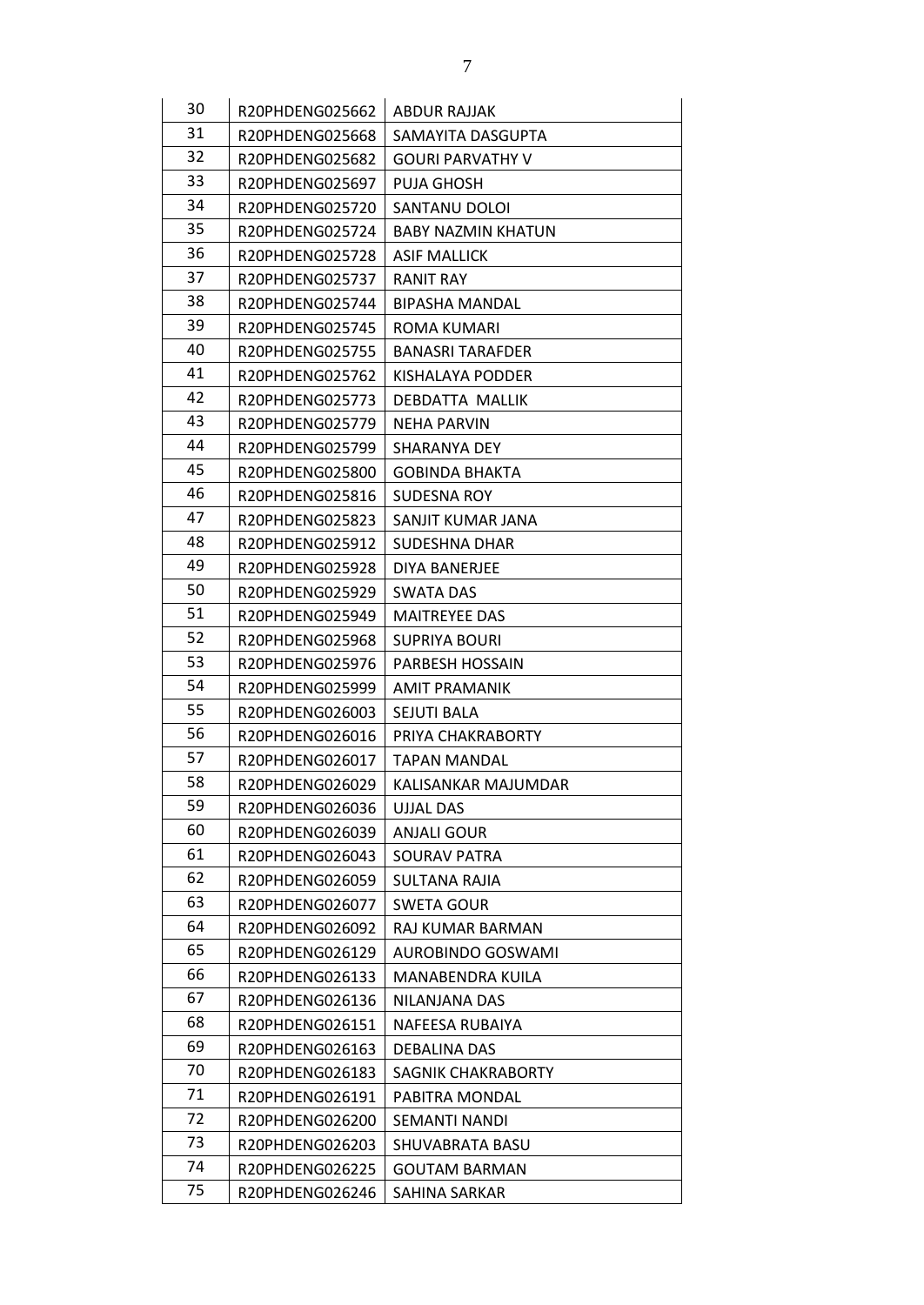#### List of candidates exempted from CET Subject: History

| SI No          | <b>AIN</b>      | <b>Name</b>                   |
|----------------|-----------------|-------------------------------|
| 1              | R20PHDHIS025199 | ABDULLAH                      |
| $\overline{2}$ | R20PHDHIS025290 | <b>SUJOY MARJIT</b>           |
| 3              | R20PHDHIS025356 | <b>MARTINA CHAKRABORTY</b>    |
| 4              | R20PHDHIS025365 | <b>ARINDAM GHOSH</b>          |
| 5              | R20PHDHIS025400 | NILOTO SWU                    |
| 6              | R20PHDHIS025428 | VIM KUMAR SARKAR              |
| 7              | R20PHDHIS025433 | CHUMKI DAS                    |
| 8              | R20PHDHIS025436 | <b>SUKANTA NASKAR</b>         |
| 9              | R20PHDHIS025444 | <b>PRONAY DEY</b>             |
| 10             | R20PHDHIS025445 | PIJUSH KUMAR DALAPATI         |
| 11             | R20PHDHIS025454 | <b>BIPASA DUTTA</b>           |
| 12             | R20PHDHIS025455 | LITU HALDER                   |
| 13             | R20PHDHIS025470 | PRANJAL RAY                   |
| 14             | R20PHDHIS025472 | PIJUSH ROY PRAMANIK           |
| 15             | R20PHDHIS025478 | SUDAMA SAHA                   |
| 16             | R20PHDHIS025509 | ANANYA CHAKRABARTI            |
| 17             | R20PHDHIS025510 | <b>ACHINTYA PAL</b>           |
| 18             | R20PHDHIS025514 | NURMAHAMMAD SEKH              |
| 19             | R20PHDHIS025519 | <b>NOEL GIRI</b>              |
| 20             | R20PHDHIS025534 | <b>CHANDAN BISWAS</b>         |
| 21             | R20PHDHIS025540 | <b>BITHUSMITA MANDAL</b>      |
| 22             | R20PHDHIS025551 | SHAH ALAM                     |
| 23             | R20PHDHIS025572 | <b>BISWASTI BHATTACHARYYA</b> |
| 24             | R20PHDHIS025581 | SIRAJUL GAZI                  |
| 25             | R20PHDHIS025582 | <b>SUJIT NASKAR</b>           |
| 26             | R20PHDHIS025633 | PINTU SARDAR                  |
| 27             | R20PHDHIS025649 | MD MOFAJJEL MOLLA             |
| 28             | R20PHDHIS025650 | NIRMAL PRADHAN                |
| 29             | R20PHDHIS025657 | PRASENJIT MONDAL              |
| 30             | R20PHDHIS025663 | MD SK MARUF AZAM              |
| 31             | R20PHDHIS025667 | ANUP KUMAR DAS                |
| 32             | R20PHDHIS025676 | ANITA MONDAL                  |
| 33             | R20PHDHIS025711 | <b>RAJEN SOREN</b>            |
| 34             | R20PHDHIS025715 | SOHEL RANA                    |
| 35             | R20PHDHIS025719 | MOFAGUR RAHAMAN MOLLA         |
| 36             | R20PHDHIS025732 | <b>ABDUL LATIF</b>            |
| 37             | R20PHDHIS025798 | <b>JAHANGIR BISWAS</b>        |
| 38             | R20PHDHIS025802 | <b>OINDRILA MITRA</b>         |
| 39             | R20PHDHIS025807 | <b>MOUSUMI MONDAL</b>         |
| 40             | R20PHDHIS025809 | DHANANJOY GARAI               |
| 41             | R20PHDHIS025819 | SOUMEN DEBNATH                |
| 42             | R20PHDHIS025826 | LALMOHAN HANSDA               |
| 43             | R20PHDHIS025859 | <b>TAPAN MONDAL</b>           |
| 44             | R20PHDHIS025862 | <b>RANJIT BISWAS</b>          |
| 45             | R20PHDHIS025911 | <b>SUBHAJIT HALDER</b>        |
| 46             | R20PHDHIS025920 | INDRAJIT DAS                  |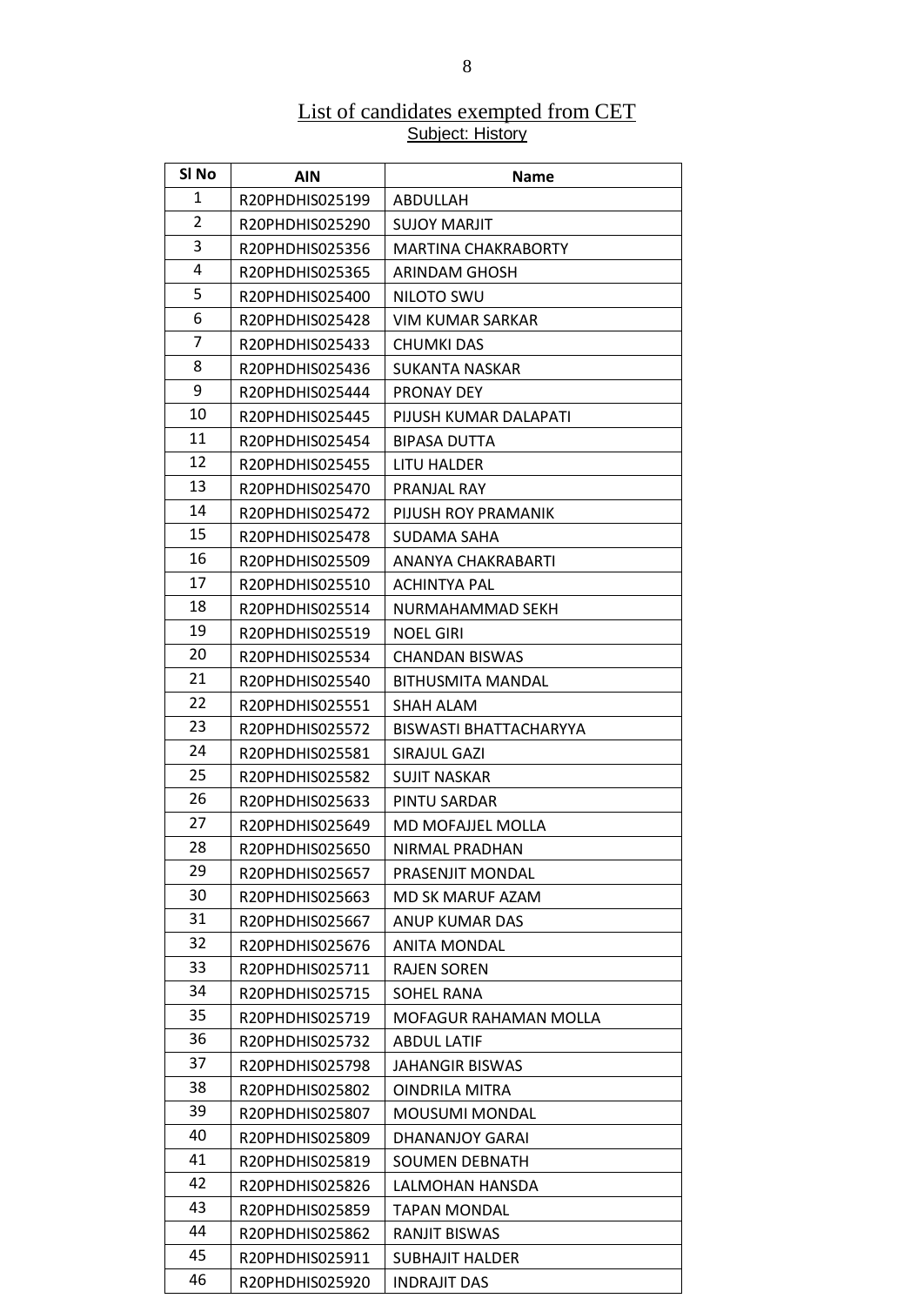| 47 | R20PHDHIS025926 | <b>INDRAJIT MONDAL</b> |
|----|-----------------|------------------------|
| 48 | R20PHDHIS025946 | TRISHA HALDAR          |
| 49 | R20PHDHIS025991 | KAMALIKA MAJUMDER      |
| 50 | R20PHDHIS026012 | MD SARWAR JAHAN        |
| 51 | R20PHDHIS026034 | DIPANKAR HALDAR        |
| 52 | R20PHDHIS026051 | ASIM KUMAR DAS         |
| 53 | R20PHDHIS026060 | DINESH DALUI           |
| 54 | R20PHDHIS026101 | <b>SUJIT MAJHI</b>     |
| 55 | R20PHDHIS026152 | <b>SOURAV RAY</b>      |
| 56 | R20PHDHIS026156 | SUMANTA DHARA          |
| 57 | R20PHDHIS026236 | <b>ARUP DAM</b>        |
| 58 | R20PHDHIS026243 | PRIYANKA GHOSH         |

#### List of candidates exempted from CET Subject: Instrumental music

| SI <sub>No</sub> | AIN             | <b>Name</b>          |
|------------------|-----------------|----------------------|
| 1                | R20PHDIMU025250 | <b>SANGITA ROY</b>   |
| 2                | R20PHDIMU025564 | <b>MOUSUMI NANDA</b> |
| 3                | R20PHDIMU025985 | ANWESHA DAS          |
| 4                | R20PHDIMU026140 | <b>SAGAR ROUTH</b>   |
| 5                | R20PHDIMU026176 | SHUBHANKAR MANNA     |
| 6                | R20PHDIMU026218 | <b>ARUNDHATI ROY</b> |
|                  | R20PHDIMU026238 | SHUBHANKAR MANNA     |

#### List of candidates exempted from CET Subject: Library & Information Sc.

| SI <sub>No</sub> | <b>AIN</b>      | <b>Name</b>          |
|------------------|-----------------|----------------------|
| 1                | R20PHDLIS025336 | <b>SUKANTA</b>       |
| $\overline{2}$   | R20PHDLIS025434 | RAJASHREE DAS        |
| 3                | R20PHDLIS025536 | MALA SAHA            |
| 4                | R20PHDLIS025622 | PRASENJIT DAS        |
| 5                | R20PHDLIS025645 | SANDIP MAJUMDAR      |
| 6                | R20PHDLIS025695 | PARTHA CHATTOPADHYAY |
| $\overline{7}$   | R20PHDLIS025754 | SOUMALI ROY          |
| 8                | R20PHDLIS025768 | SUSMITA SINGH        |
| 9                | R20PHDLIS025775 | LALTU AICH           |
| 10               | R20PHDLIS025778 | PRITAM KUMAR PAUL    |
| 11               | R20PHDLIS025817 | <b>SONALI DUTTA</b>  |
| 12               | R20PHDLIS026081 | <b>DEBASIS DAS</b>   |
| 13               | R20PHDLIS026105 | <b>TOTAN MAITY</b>   |
| 14               | R20PHDLIS026127 | SUKANYA MALLIK       |
| 15               | R20PHDLIS026132 | ANKITA JANA          |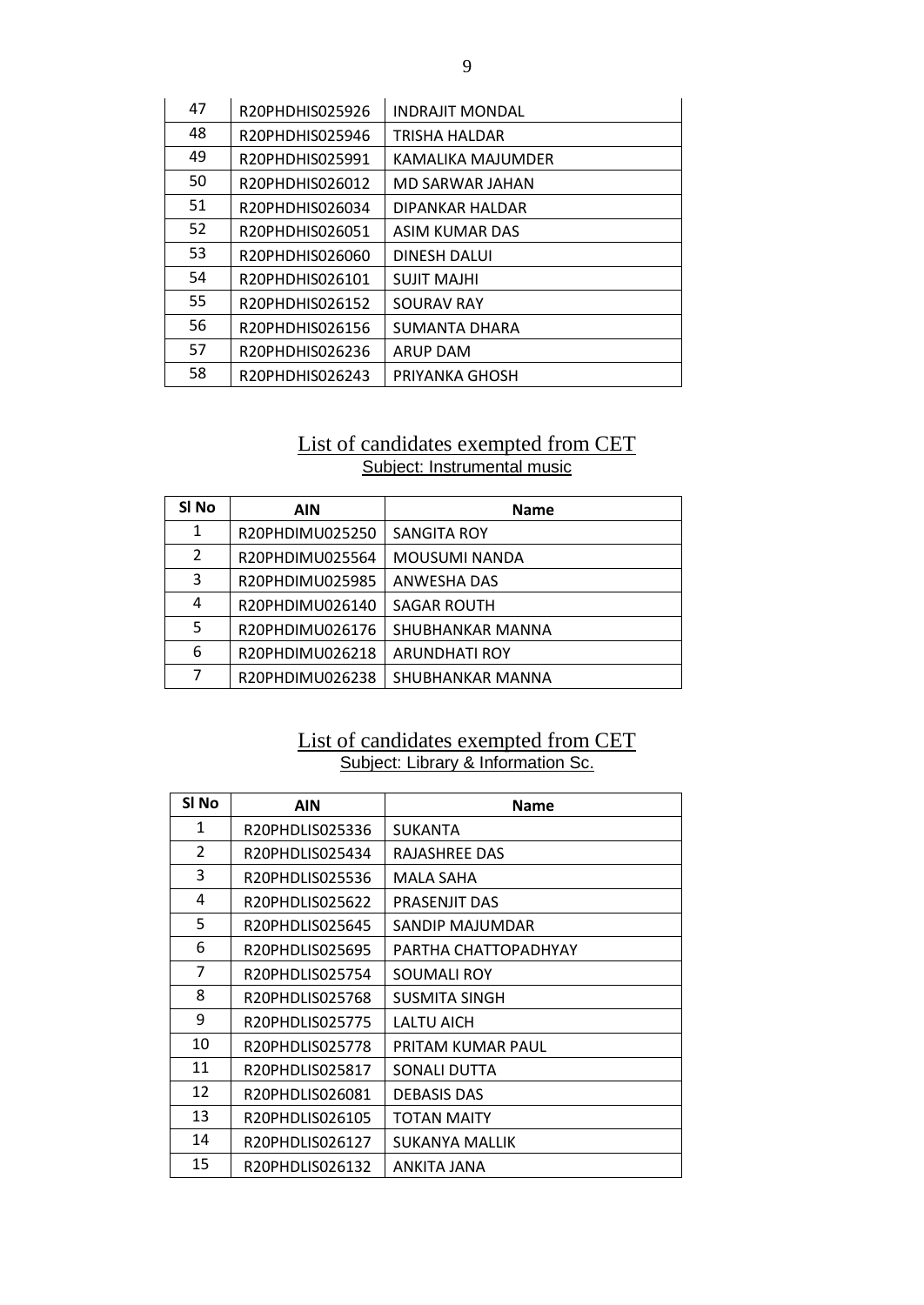| SI No | AIN                           | <b>Name</b>                            |
|-------|-------------------------------|----------------------------------------|
| 1     | R20PHDMCV025771   SUBIR SINHA |                                        |
|       | R20PHDMCV025864   NANDITA GON |                                        |
| 3     |                               | R20PHDMCV025917   ANKITA BHATTACHARYYA |

#### List of candidates exempted from CET Subject: Mass communication & Videography

#### List of candidates exempted from CET Subject: Musicology

| SI No          | <b>AIN</b>      | <b>Name</b>           |
|----------------|-----------------|-----------------------|
| 1              | R20PHDMUS025328 | <b>TRINA GHOSH</b>    |
| $\overline{2}$ | R20PHDMUS025417 | <b>PULAK GANGULY</b>  |
| 3              | R20PHDMUS025565 | <b>MOUSUMI NANDA</b>  |
| 4              | R20PHDMUS025970 | ANWESHA DAS           |
| 5              | R20PHDMUS026063 | <b>BIMAN MAZUMDER</b> |
| 6              | R20PHDMUS026178 | SHUBHANKAR MANNA      |
| 7              | R20PHDMUS026244 | <b>ARUNDHATI ROY</b>  |

#### List of candidates exempted from CET Subject: Philosophy

| SI <sub>No</sub> | <b>AIN</b>      | <b>Name</b>              |
|------------------|-----------------|--------------------------|
| 1                | R20PHDPHI025287 | <b>ROHIT RAJAK</b>       |
| $\overline{2}$   | R20PHDPHI025384 | PINAKI SARKAR            |
| 3                | R20PHDPHI025416 | <b>MOUMITA HALDER</b>    |
| 4                | R20PHDPHI025452 | <b>TINKU RAUL</b>        |
| 5                | R20PHDPHI025456 | PROSANTA MAJHI           |
| 6                | R20PHDPHI025461 | UJJWAL SARKAR            |
| $\overline{7}$   | R20PHDPHI025473 | <b>NAWAB SHARIF</b>      |
| 8                | R20PHDPHI025542 | PIU CHAKRABORTY          |
| 9                | R20PHDPHI025620 | <b>TRISHA GHOSH</b>      |
| 10               | R20PHDPHI025638 | PRIYANKA GHOSH           |
| 11               | R20PHDPHI025757 | <b>ARIF GULJAR</b>       |
| 12               | R20PHDPHI025758 | PRIYANKA                 |
| 13               | R20PHDPHI025777 | <b>SUKHEN BARMAN</b>     |
| 14               | R20PHDPHI025846 | <b>SANKET SARDAR</b>     |
| 15               | R20PHDPHI025877 | <b>ANTA BHAKAT</b>       |
| 16               | R20PHDPHI025878 | JAGODA ROY               |
| 17               | R20PHDPHI025882 | DEEPA KIRTANIA           |
| 18               | R20PHDPHI025895 | PARAMITA CHATTERJEE      |
| 19               | R20PHDPHI025900 | <b>FATEMA KHATUN</b>     |
| 20               | R20PHDPHI025905 | YEASMIN SULTANA          |
| 21               | R20PHDPHI025909 | <b>RUBAI KUNDU</b>       |
| 22               | R20PHDPHI025933 | <b>BISWAJIT GHOSH</b>    |
| 23               | R20PHDPHI025935 | <b>AVIJIT BISWAS</b>     |
| 24               | R20PHDPHI025969 | KAILASH MAHATA           |
| 25               | R20PHDPHI025971 | <b>KRISHNENDU SIKDAR</b> |
| 26               | R20PHDPHI025983 | BIPLAB CHANDRA SARKAR    |
| 27               | R20PHDPHI025984 | <b>KHOKAN SK</b>         |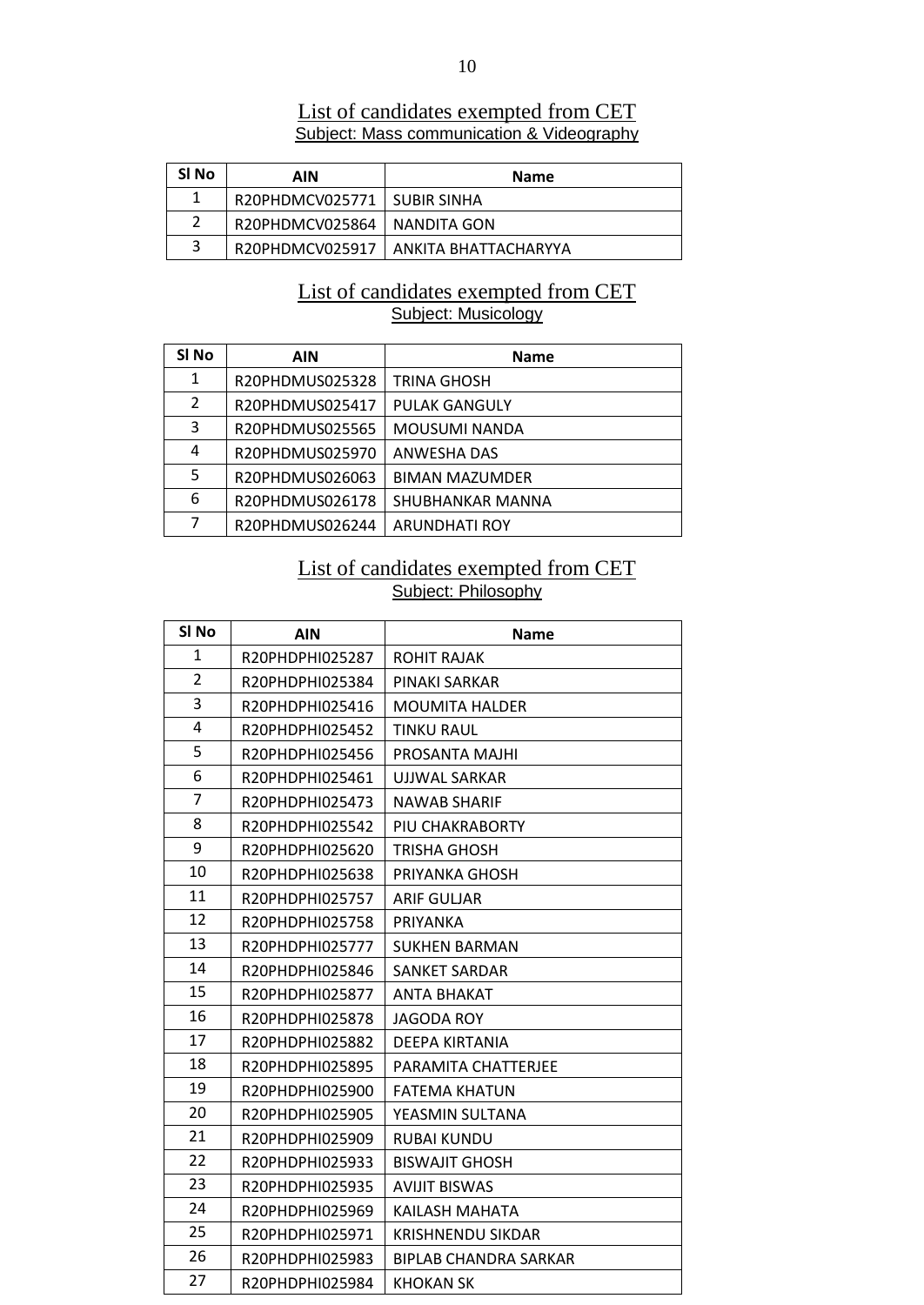| 28 | R20PHDPHI026011 | TABASUM AKHTAR          |
|----|-----------------|-------------------------|
| 29 | R20PHDPHI026055 | <b>ZENARUL SHAIKH</b>   |
| 30 | R20PHDPHI026058 | ANUPAM SASMAL           |
| 31 | R20PHDPHI026061 | <b>SWATI GHATAK</b>     |
| 32 | R20PHDPHI026071 | <b>ANARUL HAQUE</b>     |
| 33 | R20PHDPHI026072 | <b>GITASHREE MONDAL</b> |
| 34 | R20PHDPHI026076 | SANJUKTA PAN            |
| 35 | R20PHDPHI026082 | SATABDI MUKHERJEE       |
| 36 | R20PHDPHI026086 | <b>PARTHA SHIL</b>      |
| 37 | R20PHDPHI026118 | <b>ZENARUL SHAIKH</b>   |
| 38 | R20PHDPHI026122 | <b>AMAL DAS</b>         |
| 39 | R20PHDPHI026164 | SUBHANKAR PURKAIT       |
| 40 | R20PHDPHI026179 | <b>SUSMITA MONDAL</b>   |
| 41 | R20PHDPHI026180 | SAUMIK SAHA             |
| 42 | R20PHDPHI026193 | <b>RESHMI PARVEEN</b>   |

#### List of candidates exempted from CET Subject: Sanskrit

| SI No          | <b>AIN</b>      | <b>Name</b>              |
|----------------|-----------------|--------------------------|
| 1              | R20PHDSAN025212 | PIYALI BERA              |
| $\overline{2}$ | R20PHDSAN025242 | RAMA ROY                 |
| 3              | R20PHDSAN025248 | <b>SANJOY GIRI DAS</b>   |
| 4              | R20PHDSAN025299 | PAROMITA BISWAS          |
| 5              | R20PHDSAN025315 | <b>CHANCHAL MONDAL</b>   |
| 6              | R20PHDSAN025344 | SOMA BANGAL              |
| $\overline{7}$ | R20PHDSAN025350 | SHARMISTHA BANDYOPADHYAY |
| 8              | R20PHDSAN025358 | SHILPA DAS SARKAR        |
| 9              | R20PHDSAN025368 | SONALI KHATUN            |
| 10             | R20PHDSAN025369 | <b>ANURIMA GUPTA</b>     |
| 11             | R20PHDSAN025381 | <b>ANANDITA PAUL</b>     |
| 12             | R20PHDSAN025410 | <b>ENAKSHI DAS</b>       |
| 13             | R20PHDSAN025414 | PURBAYAN TARAFDER        |
| 14             | R20PHDSAN025419 | <b>ANKITA GUPTA</b>      |
| 15             | R20PHDSAN025421 | <b>SUPARNA SARIKET</b>   |
| 16             | R20PHDSAN025430 | <b>BIPASA KARMAKAR</b>   |
| 17             | R20PHDSAN025465 | SANGEETA MANDAL          |
| 18             | R20PHDSAN025468 | <b>SHRABANTI DAS</b>     |
| 19             | R20PHDSAN025483 | <b>BINA MONDAL</b>       |
| 20             | R20PHDSAN025485 | DIPANKAR MONDAL          |
| 21             | R20PHDSAN025502 | MOUMITA SADHUKHAN        |
| 22             | R20PHDSAN025506 | <b>MANIK MAITY</b>       |
| 23             | R20PHDSAN025518 | <b>SK RABIUL</b>         |
| 24             | R20PHDSAN025522 | SUNANDA GHOSH            |
| 25             | R20PHDSAN025528 | PAMPA SARKAR             |
| 26             | R20PHDSAN025533 | SUSMITA BERA             |
| 27             | R20PHDSAN025537 | <b>SATYEN BARUI</b>      |
| 28             | R20PHDSAN025539 | SUSOVAN SANTRA           |
| 29             | R20PHDSAN025555 | <b>SHRABANTI HALDER</b>  |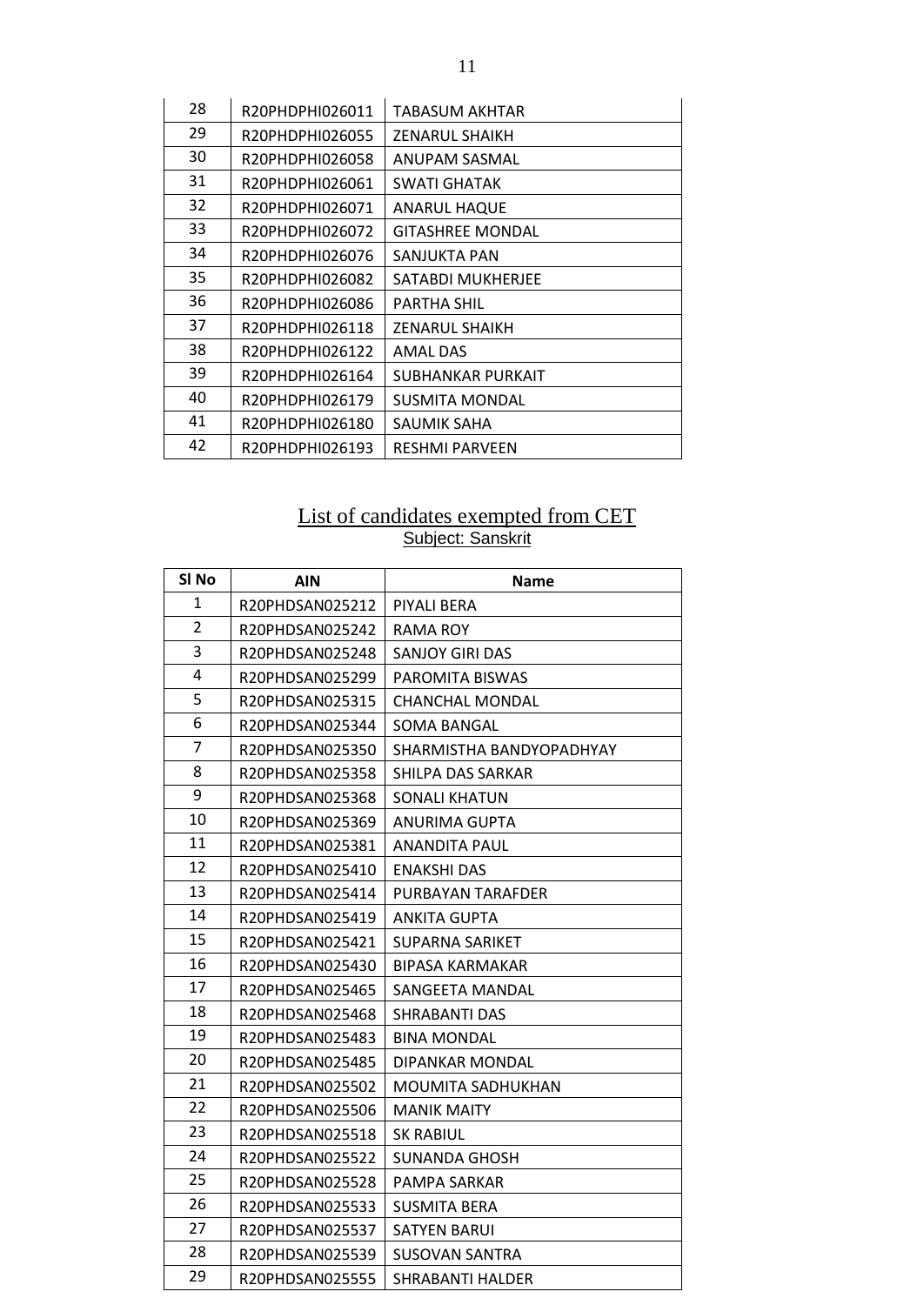| 30 | R20PHDSAN025569                    | <b>SUCHITA NASKAR</b>    |
|----|------------------------------------|--------------------------|
| 31 |                                    | <b>RAHUL BANIK</b>       |
| 32 | R20PHDSAN025570<br>R20PHDSAN025574 | PABITRO BARMAN           |
| 33 |                                    |                          |
| 34 | R20PHDSAN025576                    | <b>JHUMA SARKAR</b>      |
| 35 | R20PHDSAN025578                    | <b>BIDYUT GHOSH</b>      |
|    | R20PHDSAN025588                    | <b>ARCHITA PATHAK</b>    |
| 36 | R20PHDSAN025590                    | ARPITA PRAMANIK          |
| 37 | R20PHDSAN025600                    | RIMA SARKAR              |
| 38 | R20PHDSAN025602                    | PARAMITA GUHA            |
| 39 | R20PHDSAN025608                    | MOUSUMI PAKHIRA          |
| 40 | R20PHDSAN025612                    | <b>HAIMANTI BAYEN</b>    |
| 41 | R20PHDSAN025623                    | <b>NILAY MONDAL</b>      |
| 42 | R20PHDSAN025624                    | SHYAMSUNDAR KUMBHAKAR    |
| 43 | R20PHDSAN025625                    | <b>BIDYUT GHOSH</b>      |
| 44 | R20PHDSAN025631                    | <b>GOUTAM RUIDAS</b>     |
| 45 | R20PHDSAN025654                    | SRIPARNA DUTTA           |
| 46 | R20PHDSAN025660                    | KARTIK PRAMANIK          |
| 47 | R20PHDSAN025664                    | <b>RIYA LAHIRI</b>       |
| 48 | R20PHDSAN025678                    | <b>SANJIB MONDAL</b>     |
| 49 | R20PHDSAN025680                    | RANJAN MAHATA            |
| 50 | R20PHDSAN025684                    | <b>SEULI BISWAS</b>      |
| 51 | R20PHDSAN025685                    | <b>BIBHASH ROY</b>       |
| 52 | R20PHDSAN025688                    | SHIULI BISWAS            |
| 53 | R20PHDSAN025689                    | <b>BINOY MONDAL</b>      |
| 54 | R20PHDSAN025696                    | SATYEN BARMAN            |
| 55 | R20PHDSAN025704                    | ARPITA SARKAR            |
| 56 | R20PHDSAN025710                    | <b>GOLENUR KHATUN</b>    |
| 57 | R20PHDSAN025716                    | <b>MD SURAJ ALI</b>      |
| 58 | R20PHDSAN025722                    | TAPAS KHANRA             |
| 59 | R20PHDSAN025730                    | <b>NITA MAHULI</b>       |
| 60 | R20PHDSAN025735                    | <b>SOUVIK PAHARI</b>     |
| 61 | R20PHDSAN025756                    | <b>ARPITA DUTTA DEB</b>  |
| 62 | R20PHDSAN025783                    | ANTARA RAY               |
| 63 | R20PHDSAN025789                    | <b>BARNITA SANTRA</b>    |
| 64 | R20PHDSAN025812                    | <b>ROMI BISWAS</b>       |
| 65 | R20PHDSAN025813                    | <b>SOMALI BANIK</b>      |
| 66 | R20PHDSAN025814                    | KINKAR DAS               |
| 67 | R20PHDSAN025827                    | <b>JHIKU DEY DUTTA</b>   |
| 68 | R20PHDSAN025830                    | <b>BIJAN HALDAR</b>      |
| 69 | R20PHDSAN025837                    | EVANA NAJNIN             |
| 70 | R20PHDSAN025840                    | RIYA DUTTA               |
| 71 | R20PHDSAN025844                    | <b>SULOCHAN RANA</b>     |
| 72 | R20PHDSAN025854                    | <b>BIJOY KUMAR DUTTA</b> |
| 73 | R20PHDSAN025858                    | <b>SHIBEN ROY</b>        |
| 74 | R20PHDSAN025863                    | RINKU MANDAL             |
| 75 | R20PHDSAN025869                    | <b>BHAKTILATA DAS</b>    |
| 76 | R20PHDSAN025880                    | <b>JOY DAS</b>           |
| 77 | R20PHDSAN025883                    | <b>MOUMITA DAS</b>       |
| 78 | R20PHDSAN025884                    | TIRTHA HALDER            |
|    |                                    |                          |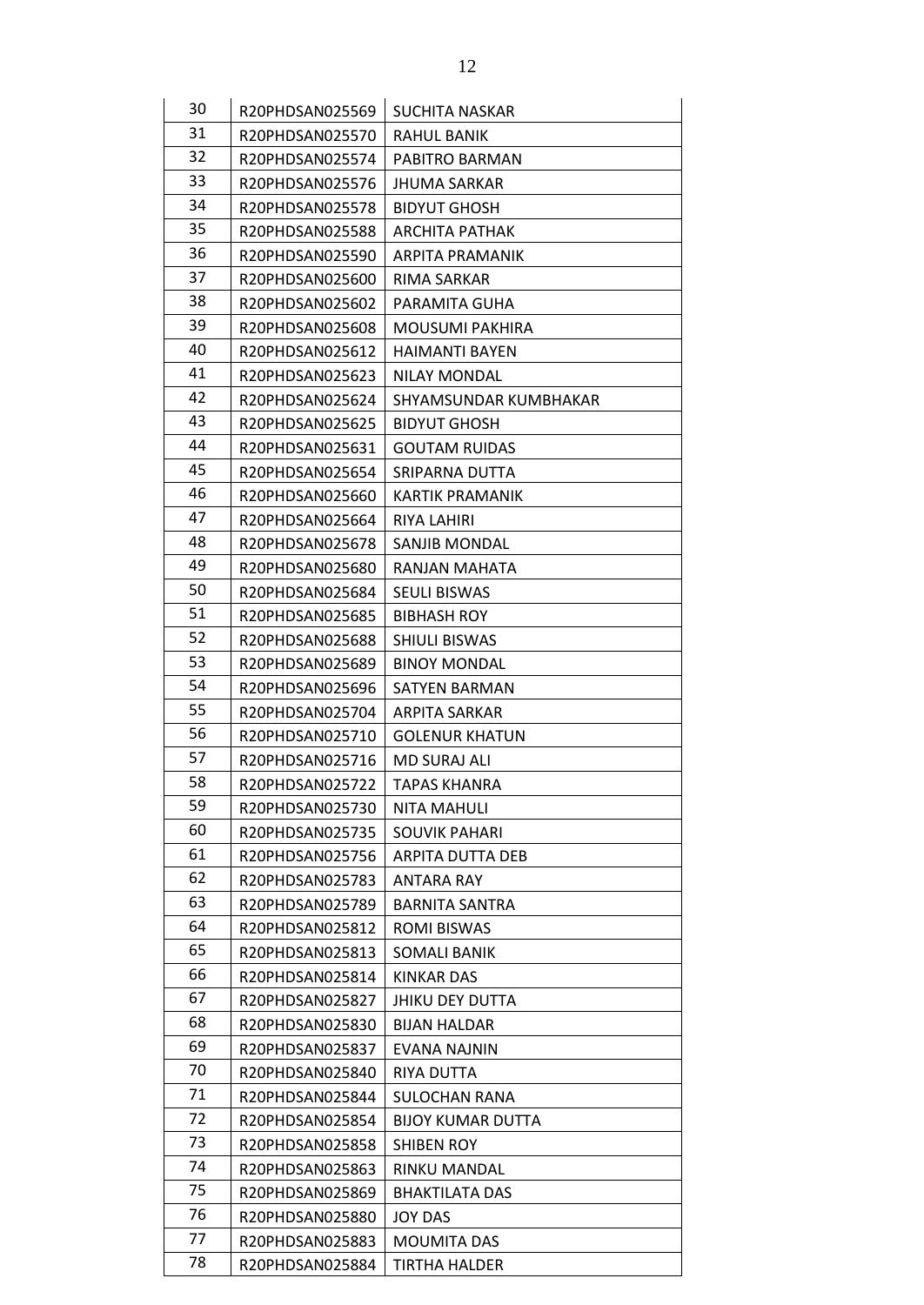| 79  | R20PHDSAN025885 | <b>GOURANGO BISWAS</b> |
|-----|-----------------|------------------------|
| 80  | R20PHDSAN025892 | <b>NARAYAN DAS</b>     |
| 81  | R20PHDSAN025910 | <b>MOUMITA KATHU</b>   |
| 82  | R20PHDSAN025913 | <b>SUFAL MONDAL</b>    |
| 83  | R20PHDSAN025915 | DEBYANEE SINGHA        |
| 84  | R20PHDSAN025922 | SAIKAT BERA            |
| 85  | R20PHDSAN025927 | SOUMITRA MAHAJAN       |
| 86  | R20PHDSAN025938 | SUPRIYA SINGHA         |
| 87  | R20PHDSAN025939 | <b>SUBHAS BAIDYA</b>   |
| 88  | R20PHDSAN025951 | <b>MUNMUN DEY</b>      |
| 89  | R20PHDSAN025960 | <b>JOYDEV PRAMANIK</b> |
| 90  | R20PHDSAN025963 | SATYAJIT MAHALI        |
| 91  | R20PHDSAN025964 | SUBHADEEP PAUL         |
| 92  | R20PHDSAN025973 | <b>SHRABONI GARAI</b>  |
| 93  | R20PHDSAN025977 | <b>TUTUN BISHNU</b>    |
| 94  | R20PHDSAN025981 | <b>SAGAR PRASAD</b>    |
| 95  | R20PHDSAN025990 | <b>ARPITA DAS</b>      |
| 96  | R20PHDSAN025993 | <b>SMITA PAUL</b>      |
| 97  | R20PHDSAN025997 | <b>BHUTAN ORAON</b>    |
| 98  | R20PHDSAN026006 | DEBOLINA CHAKRABORTY   |
| 99  | R20PHDSAN026015 | DILRUBA PARVIN         |
| 100 |                 |                        |
| 101 | R20PHDSAN026018 | <b>SRABONI TUDU</b>    |
| 102 | R20PHDSAN026019 | <b>KABITA MALICK</b>   |
|     | R20PHDSAN026027 | NABANITA MISHRA        |
| 103 | R20PHDSAN026035 | SARMISTHA AICH         |
| 104 | R20PHDSAN026040 | <b>RAKESH DAS</b>      |
| 105 | R20PHDSAN026041 | <b>GARGI MODAK</b>     |
| 106 | R20PHDSAN026057 | <b>SANDIPAN ROY</b>    |
| 107 | R20PHDSAN026075 | ANUSRI MANDAL          |
| 108 | R20PHDSAN026095 | SUSMITA SADHUKHAN      |
| 109 | R20PHDSAN026098 | TRIPTI PARAMANIK       |
| 110 | R20PHDSAN026099 | <b>TAPAS PAL</b>       |
| 111 | R20PHDSAN026102 | SARASWATI ADHIKARY     |
| 112 | R20PHDSAN026109 | AKBAR ALI              |
| 113 | R20PHDSAN026117 | RANA PRASAD ACHARYYA   |
| 114 | R20PHDSAN026128 | <b>KUNDAN ROY</b>      |
| 115 | R20PHDSAN026137 | <b>SIKSHS GUIN</b>     |
| 116 | R20PHDSAN026138 | PUTUL SAHOO            |
| 117 | R20PHDSAN026148 | <b>BHAKTILATA DAS</b>  |
| 118 | R20PHDSAN026171 | <b>CHANDAN DUTTA</b>   |
| 119 | R20PHDSAN026181 | <b>BISWANATH ADAK</b>  |
| 120 | R20PHDSAN026182 | AKBAR ALI              |
| 121 | R20PHDSAN026192 | SASWATI CHOWDHURY      |
| 122 | R20PHDSAN026211 | SURANJIT CH ROY        |
| 123 | R20PHDSAN026212 | SOUMEN CHAKRABORTY     |
| 124 | R20PHDSAN026234 | <b>TANMOY SARKAR</b>   |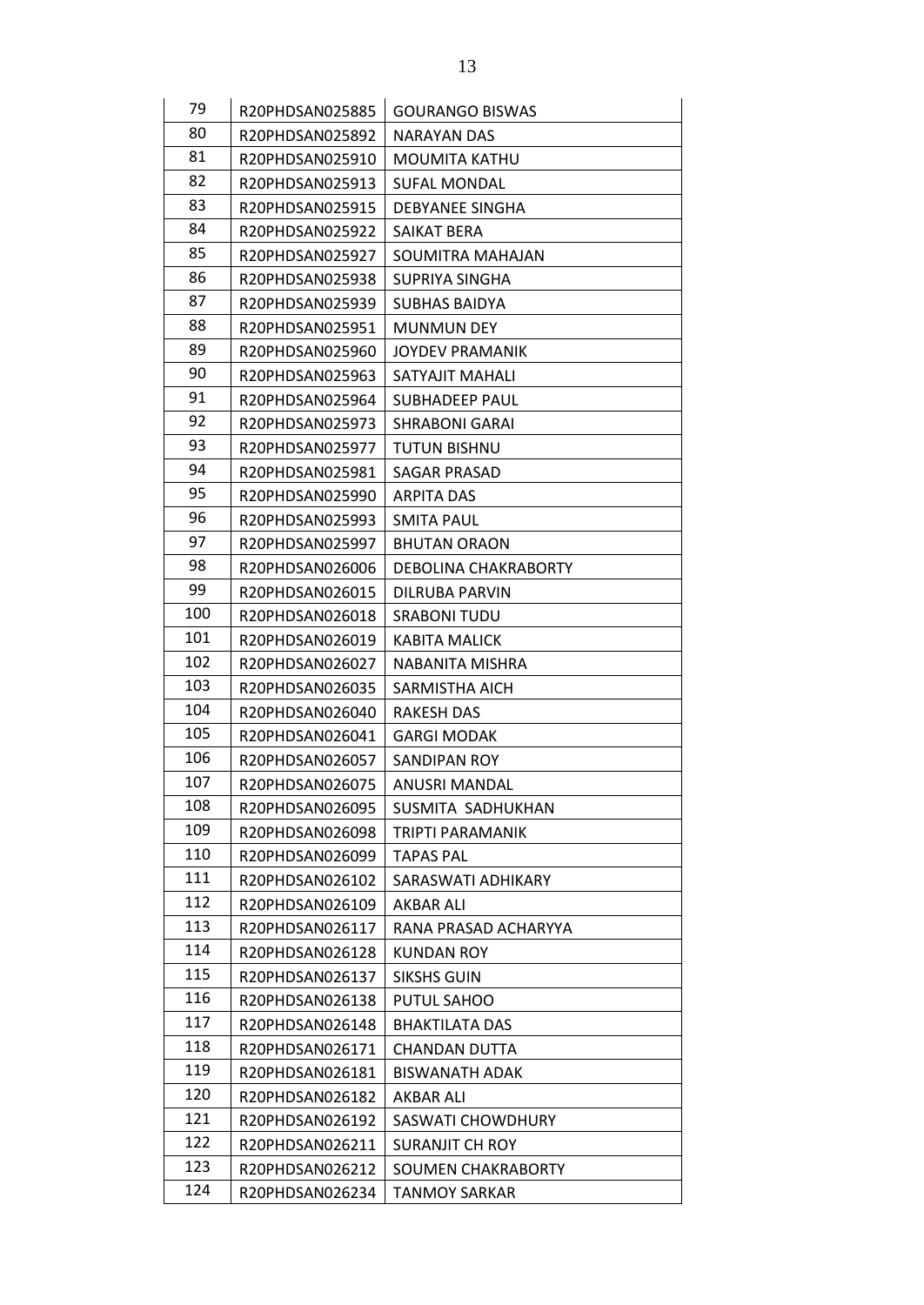| List of candidates exempted from CET |  |
|--------------------------------------|--|
| <b>Subject: Vocal Music</b>          |  |

| SI no          | AIN             | <b>Name</b>           |
|----------------|-----------------|-----------------------|
| 1              | R20PHDVMU025305 | ANINDYA MAHATA        |
| $\overline{2}$ | R20PHDVMU025389 | <b>BIMAN MAZUMDER</b> |
| 3              | R20PHDVMU025705 | PRITAM KATHAM         |
| 4              | R20PHDVMU025925 | PRATIVA MONDAL        |
| 5              | R20PHDVMU025943 | ANWESHA DAS           |
| 6              | R20PHDVMU026158 | SANCHARI MALI         |
| 7              | R20PHDVMU026227 | <b>SUPARNA PATI</b>   |

#### List of candidates eligible for CET Subject: Bengali

| SI No          | <b>AIN</b>      | Name                     |
|----------------|-----------------|--------------------------|
| 1              | R20PHDBNG025197 | <b>ABHIJIT BANERJEE</b>  |
| $\overline{2}$ | R20PHDBNG025222 | DEBABRATA MAITY          |
| 3              | R20PHDBNG025261 | CHANCHAL KUNDU           |
| 4              | R20PHDBNG025262 | DIPASHREE MAJI           |
| 5              | R20PHDBNG025306 | <b>MONALI DUTTA</b>      |
| 6              | R20PHDBNG025323 | <b>ANKANA BANERJEE</b>   |
| 7              | R20PHDBNG025353 | BITAN MUKHERJEE          |
| 8              | R20PHDBNG025391 | SOUGATA BERA             |
| 9              | R20PHDBNG025401 | <b>BABIN MALIK</b>       |
| 10             | R20PHDBNG025405 | ANKITA PAUL              |
| 11             | R20PHDBNG025446 | MANAS BHATTACHARJEE      |
| 12             | R20PHDBNG025447 | DIPANWITA DAS            |
| 13             | R20PHDBNG025482 | SUCHANA SIKDAR           |
| 14             | R20PHDBNG025498 | <b>SHREYA DEY</b>        |
| 15             | R20PHDBNG025552 | DINANATH SARDAR          |
| 16             | R20PHDBNG025557 | MALABIKA DAS             |
| 17             | R20PHDBNG025594 | SANCHITA PRAMANIK        |
| 18             | R20PHDBNG025629 | RUMA PARVINARA           |
| 19             | R20PHDBNG025702 | SAMRAT SINGH             |
| 20             | R20PHDBNG025748 | <b>ENJAMUL HOQUE</b>     |
| 21             | R20PHDBNG025753 | <b>ARATI MAITY</b>       |
| 22             | R20PHDBNG025766 | SOUMITA HALDAR           |
| 23             | R20PHDBNG025782 | <b>BASU CHANDRA SHIL</b> |
| 24             | R20PHDBNG025821 | AZAHARUDDIN MIDDYA       |
| 25             | R20PHDBNG025848 | <b>SUBHAM BANIK</b>      |
| 26             | R20PHDBNG025872 | SHILPI BHATTACHARJEE     |
| 27             | R20PHDBNG025879 | SWAGATA KUNDU            |
| 28             | R20PHDBNG025881 | <b>CHHANDA DEY</b>       |
| 29             | R20PHDBNG025889 | <b>MOUSUMI MONDAL</b>    |
| 30             | R20PHDBNG025907 | MANIK HALDER             |
| 31             | R20PHDBNG025934 | CHIRANJIT MANDAL         |
| 32             | R20PHDBNG025945 | <b>TANUSHREE MONDAL</b>  |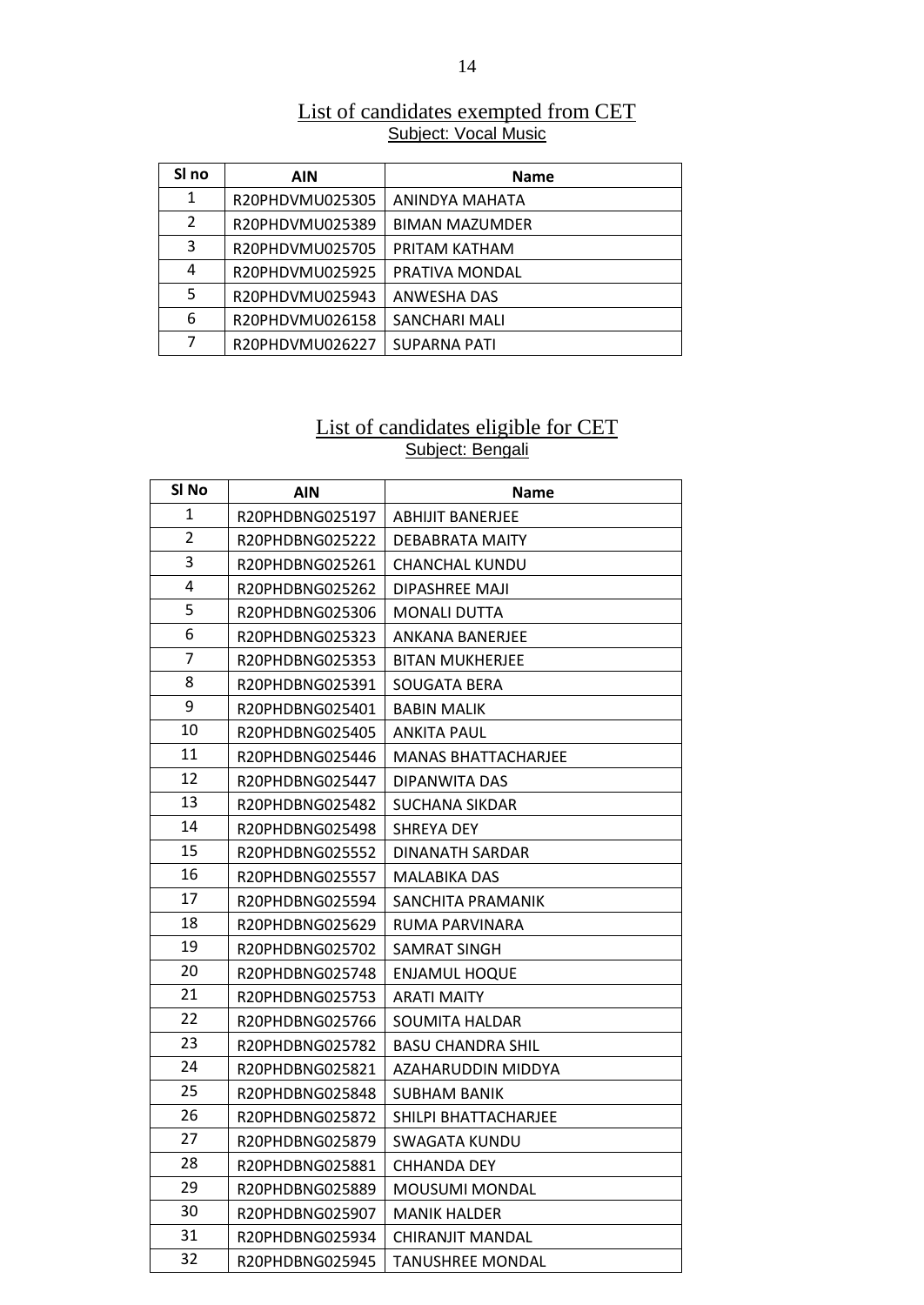| 33 | R20PHDBNG025950 | <b>SHIMRAN ANSARI</b>       |
|----|-----------------|-----------------------------|
| 34 | R20PHDBNG025974 | SHREYA BHATTACHARYA         |
| 35 | R20PHDBNG026009 | <b>BHAGYASHREE TALUKDAR</b> |
| 36 | R20PHDBNG026025 | <b>BAISAKHI DENRA</b>       |
| 37 | R20PHDBNG026026 | AMRITA KANJILAL             |
| 38 | R20PHDBNG026106 | PURNIMA BANERJEE            |
| 39 | R20PHDBNG026135 | GOLAM OYADUD SHAIKH         |
| 40 | R20PHDBNG026141 | <b>ISITA MANDAL</b>         |
| 41 | R20PHDBNG026142 | <b>RIYA PAL</b>             |
| 42 | R20PHDBNG026144 | <b>SK KAIYUM</b>            |
| 43 | R20PHDBNG026146 | SOURAV MONDAL               |
| 44 | R20PHDBNG026150 | RAJU GAYEN                  |
| 45 | R20PHDBNG026168 | ANKITA GHOSH                |
| 46 | R20PHDBNG026207 | <b>SOUMEN DAS</b>           |
| 47 | R20PHDBNG026223 | PUJA KARMAKAR               |
| 48 | R20PHDBNG026229 | <b>INDRANIL HALDER</b>      |

### List of candidates eligible for CET Subject: Drama

| SI <sub>No</sub> | <b>AIN</b>      | <b>Name</b>                   |
|------------------|-----------------|-------------------------------|
| 1                | R20PHDDRM025224 | <b>AVIJIT ADHIKARY</b>        |
| 2                | R20PHDDRM025303 | <b>CHANCHAL KUNDU</b>         |
| 3                | R20PHDDRM025324 | DIPASHREE MAJI                |
| 4                | R20PHDDRM025403 | <b>BAIDEHI NARAYAN</b>        |
| 5                | R20PHDDRM025546 | SK MD TAUSIF SAMIULLAH RAHMAN |
| 6                | R20PHDDRM025603 | KINGSHUK DAS                  |
| 7                | R20PHDDRM025674 | MARJANA GANGULY               |
| 8                | R20PHDDRM025986 | <b>PAPITA DEY BISWAS</b>      |
| 9                | R20PHDDRM026119 | MD SADDAM HOSSAIN             |

#### List of candidates eligible for CET Subject: Economics

| SI No         | <b>AIN</b>      | <b>Name</b>               |
|---------------|-----------------|---------------------------|
| 1             | R20PHDECO025343 | SAMARPITA SAHA            |
| $\mathcal{L}$ | R20PHDECO025451 | DEBOSHREE CHAKRABORTY     |
| 3             | R20PHDECO025643 | ARKAJA GIRI               |
| 4             | R20PHDECO025646 | <b>NABANITA CHOUDHURY</b> |
| 5             | R20PHDECO025750 | <b>BORNITA MONDAL</b>     |
| 6             | R20PHDECO025893 | <b>DEBOLINA MALLICK</b>   |
| 7             | R20PHDECO026005 | REHANA PARVEEN            |
| 8             | R20PHDECO026020 | <b>GOUTAM GHOSH</b>       |
| q             | R20PHDECO026094 | SILPI ADHYA               |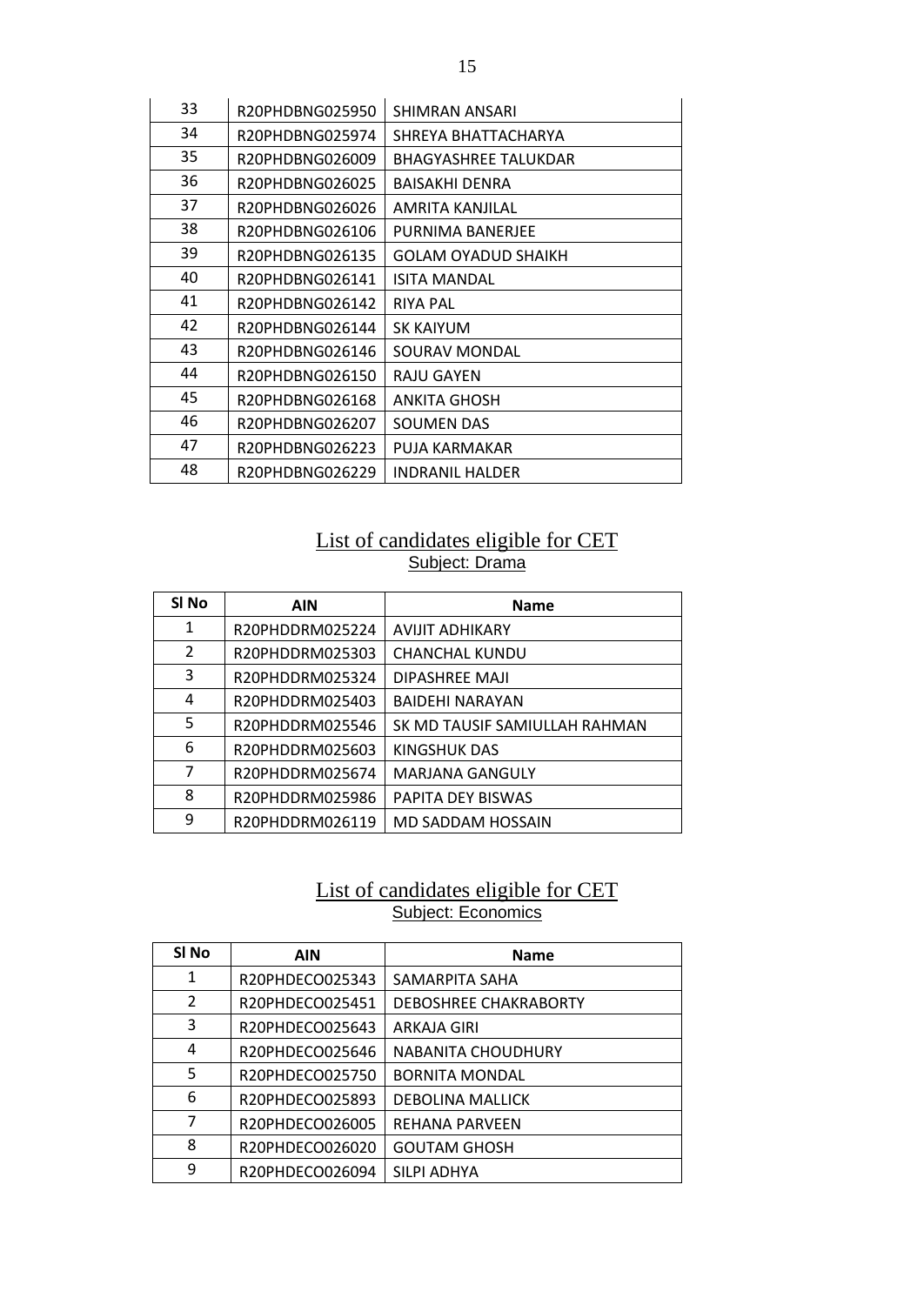#### List of candidates eligible for CET **Subject: Education**

| SI No          | <b>AIN</b>      | <b>Name</b>              |
|----------------|-----------------|--------------------------|
| 1              | R20PHDEDU025200 | <b>ISHANI BASAK</b>      |
| $\overline{2}$ | R20PHDEDU025229 | SOUMYA DEB BANERJEE      |
| 3              | R20PHDEDU025308 | SATABDI BERA             |
| 4              | R20PHDEDU025341 | <b>MRITYUNIOY MONDAL</b> |
| 5              | R20PHDEDU025359 | DIBYENDU CHAKRABARTI     |
| 6              | R20PHDEDU025411 | <b>KHURSID ALAM</b>      |
| $\overline{7}$ | R20PHDEDU025490 | PARIMAL DEY              |
| 8              | R20PHDEDU025554 | SUBRATA KUMAR DAWN       |
| 9              | R20PHDEDU025595 | <b>TANIYA SULTANA</b>    |
| 10             | R20PHDEDU025605 | <b>SUMANA SARKAR</b>     |
| 11             | R20PHDEDU025726 | <b>BAPAN SAREN</b>       |
| 12             | R20PHDEDU025752 | RATI KANTA GHORAI        |
| 13             | R20PHDEDU025759 | <b>BALARAM DAS</b>       |
| 14             | R20PHDEDU025760 | PARTHA SARKAR            |
| 15             | R20PHDEDU025786 | <b>UDAY KUMAR DAS</b>    |
| 16             | R20PHDEDU025787 | SWAPNA SARKAR            |
| 17             | R20PHDEDU025847 | <b>SUPRIYA MAITY</b>     |
| 18             | R20PHDEDU025871 | <b>JAYASHREE PALSAI</b>  |
| 19             | R20PHDEDU025875 | NILKANTA SAHOO           |
| 20             | R20PHDEDU025899 | <b>SHEULI DAS</b>        |
| 21             | R20PHDEDU025965 | SRUTISMRITA MUKHERJEE    |
| 22             | R20PHDEDU025975 | <b>APARNA CHATTERJEE</b> |
| 23             | R20PHDEDU026024 | <b>MANTU BISWAS</b>      |
| 24             | R20PHDEDU026056 | SUSANTA KUILA            |
| 25             | R20PHDEDU026096 | <b>KOUSIK MUKHERJEE</b>  |
| 26             | R20PHDEDU026143 | <b>SUMAN MANDAL</b>      |
| 27             | R20PHDEDU026196 | SUDESHNA DEY             |

#### List of candidates eligible for CET Subject: English

| SI <sub>No</sub> | <b>AIN</b>      | <b>Name</b>             |
|------------------|-----------------|-------------------------|
| 1                | R20PHDENG025342 | ABANI KUMAR MONDAL      |
| 2                | R20PHDENG025407 | CHITRITA CHAKRABORTY    |
| 3                | R20PHDENG025450 | TATHAGATA HALDER        |
| 4                | R20PHDENG025489 | <b>MEGHA CHATTERJEE</b> |
| 5                | R20PHDENG025529 | ARIT RUDRA PAUL         |
| 6                | R20PHDENG025549 | <b>GOUR MOHAN JANA</b>  |
| $\overline{7}$   | R20PHDENG025601 | SRIJANI NAYEK           |
| 8                | R20PHDENG025655 | SPANDAN TALUKDAR        |
| 9                | R20PHDENG025897 | SUBHASRI MAJUMDER       |
| 10               | R20PHDENG025921 | SAYANI ROY              |
| 11               | R20PHDENG025923 | <b>ATREYEE GANGULY</b>  |
| 12               | R20PHDENG025930 | ANSHULA BANERJEE        |
| 13               | R20PHDENG025932 | SWAYANTIKA DAS          |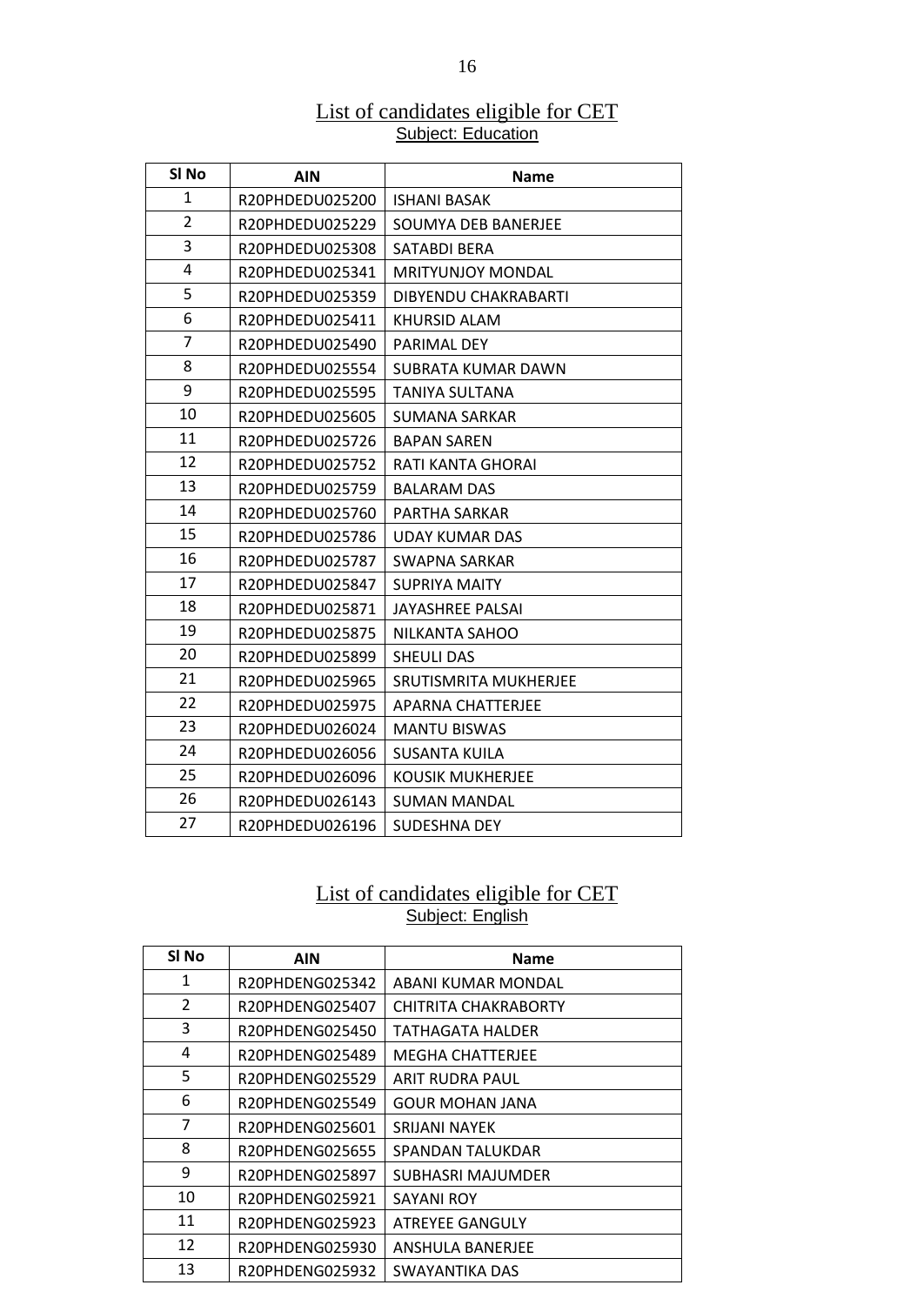| 14 | R20PHDENG025936 | <b>HIMANGSHU MOLLICK</b> |
|----|-----------------|--------------------------|
| 15 | R20PHDENG026013 | SHRODDHA SARKAR          |
| 16 | R20PHDENG026023 | PRARHANA BAIN            |
| 17 | R20PHDENG026031 | <b>MADHURAI BANERJEE</b> |
| 18 | R20PHDENG026062 | PRARTHANA BAIN           |
| 19 | R20PHDENG026080 | THAKURDAS TARAFDER       |
| 20 | R20PHDENG026085 | SOUGATA GOSWAMI          |
| 21 | R20PHDENG026219 | <b>MOUMITA GHOSH</b>     |
| 22 | R20PHDENG026228 | ANAMIKA BISWAS           |
| 23 | R20PHDENG026230 | <b>SUBHANKAR ROY</b>     |
| 24 | R20PHDENG026232 | <b>RUPA ROY</b>          |
| 25 | R20PHDENG026237 | SUBARNIKA BHATTACHARYA   |
| 26 | R20PHDENG026245 | DEBARCHANA PATRA         |

#### List of candidates eligible for CET Subject: History

| SI <sub>No</sub> | <b>AIN</b>      | <b>Name</b>               |
|------------------|-----------------|---------------------------|
| $\mathbf{1}$     | R20PHDHIS025216 | SUVRALEENA BANDYOPADHYAY  |
| $\overline{2}$   | R20PHDHIS025312 | RAIU MONDAL               |
| 3                | R20PHDHIS025318 | ANWESHA CHATTOPADHYAY     |
| 4                | R20PHDHIS025382 | RANJIT MONDAL             |
| 5                | R20PHDHIS025467 | DEBYENDU MONDAL           |
| 6                | R20PHDHIS025479 | <b>ARATI MONDAL</b>       |
| 7                | R20PHDHIS025517 | <b>AISHANEE MALLIK</b>    |
| 8                | R20PHDHIS025579 | <b>DISHA KHASNOBISH</b>   |
| 9                | R20PHDHIS025632 | RADHA RAMAN BASAK         |
| 10               | R20PHDHIS025681 | KALIDAS BISWAS            |
| 11               | R20PHDHIS025701 | <b>RUMI BEPARI</b>        |
| 12               | R20PHDHIS025731 | RAKESH KUMAR MANDAL       |
| 13               | R20PHDHIS025740 | ATAUR RAHAMAN GAZI        |
| 14               | R20PHDHIS025764 | <b>NARGISA KHATUN</b>     |
| 15               | R20PHDHIS025794 | RAJSURYA BANERJEE         |
| 16               | R20PHDHIS025822 | RITAJA MUKHERJEE          |
| 17               | R20PHDHIS025838 | <b>INDRAJIT DAS</b>       |
| 18               | R20PHDHIS025987 | <b>DIBYENDU DUTTA</b>     |
| 19               | R20PHDHIS026007 | DURGA PRASAD KAR MAJUMDER |
| 20               | R20PHDHIS026064 | SAMRAT MANDAL             |
| 21               | R20PHDHIS026079 | <b>BABUMANI RAHA</b>      |
| 22               | R20PHDHIS026083 | MD MASUD AKHTAR           |
| 23               | R20PHDHIS026121 | <b>LABANI BISWAS</b>      |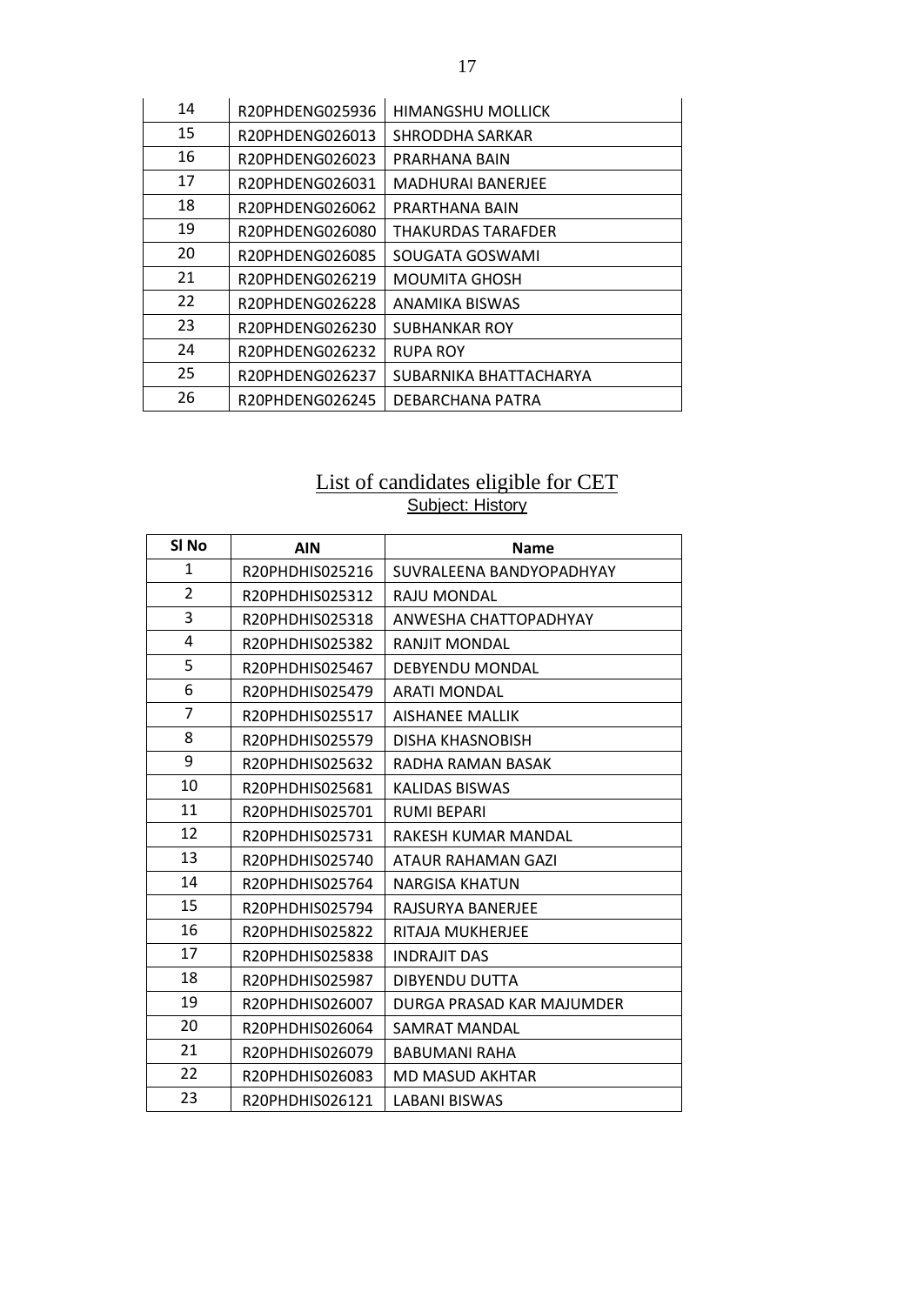### List of candidates eligible for CET Subject: Instrumental Music

| SI <sub>No</sub> | <b>AIN</b>      | <b>Name</b>               |
|------------------|-----------------|---------------------------|
| 1                | R20PHDIMU025255 | KYEM M GHOSH              |
| $\overline{2}$   | R20PHDIMU025420 | SINCHITA CHAKRABORTY      |
| 3                | R20PHDIMU025614 | <b>NAZMUL HOQUE</b>       |
| 4                | R20PHDIMU025675 | <b>MARJANA GANGULY</b>    |
| 5                | R20PHDIMU025795 | SAYANTA GANGULY           |
| 6                | R20PHDIMU025797 | BAPPADITYA CHAKRABORTY    |
| 7                | R20PHDIMU026032 | <b>SUBHAJIT DEV</b>       |
| 8                | R20PHDIMU026073 | POULAMI SINHA             |
| 9                | R20PHDIMU026139 | SHAON BHATTACHARYA        |
| 10               | R20PHDIMU026159 | <b>INDRAYUDH MAJUMDAR</b> |
| 11               | R20PHDIMU026185 | <b>SOUMENDU DAS</b>       |
| 12               | R20PHDIMU026189 | SOUMYADEEP MANDAL         |

### List of candidates eligible for CET Subject: Library & Information Sc.

| SI No         | AIN             | <b>Name</b>         |
|---------------|-----------------|---------------------|
|               | R20PHDLIS025221 | <b>UDDALOK SAHA</b> |
| $\mathcal{P}$ | R20PHDLIS025856 | <b>JOGEN SHARMA</b> |
| 3             | R20PHDLIS025924 | <b>MUNMUN DHALI</b> |
| 4             | R20PHDLIS025962 | PINTU ROY           |
| 5             | R20PHDLIS026233 | <b>SRIMANTA PAL</b> |
| 6             | R20PHDLIS026240 | DIP RANJAN          |

## List of candidates eligible for CET Subject: Mass Communication & Videography

| SI No | AIN             | <b>Name</b>             |
|-------|-----------------|-------------------------|
| 1     | R20PHDMCV025225 | AVIJIT ADHIKARY         |
|       | R20PHDMCV025367 | <b>INDRAJIT DAS</b>     |
| 3     | R20PHDMCV025790 | MINAKSHI DAS            |
| 4     | R20PHDMCV025825 | SOUMYADEEP MANDAL       |
|       | R20PHDMCV025903 | RAHIL HASEEN ALIAS NEDA |

# List of candidates eligible for CET Subject: Musicology

| SI No          | AIN             | <b>Name</b>           |
|----------------|-----------------|-----------------------|
| 1              | R20PHDMUS025398 | <b>MAUSUMI MANDAL</b> |
| $\overline{2}$ | R20PHDMUS025575 | <b>BAKUL PATRA</b>    |
| 3              | R20PHDMUS025591 | PIYALI BASU           |
| 4              | R20PHDMUS025683 | NIMMY TIRKEY          |
| 5              | R20PHDMUS025791 | LABANI ADHIKARY       |
| 6              | R20PHDMUS026042 | <b>SUBHAJIT DEV</b>   |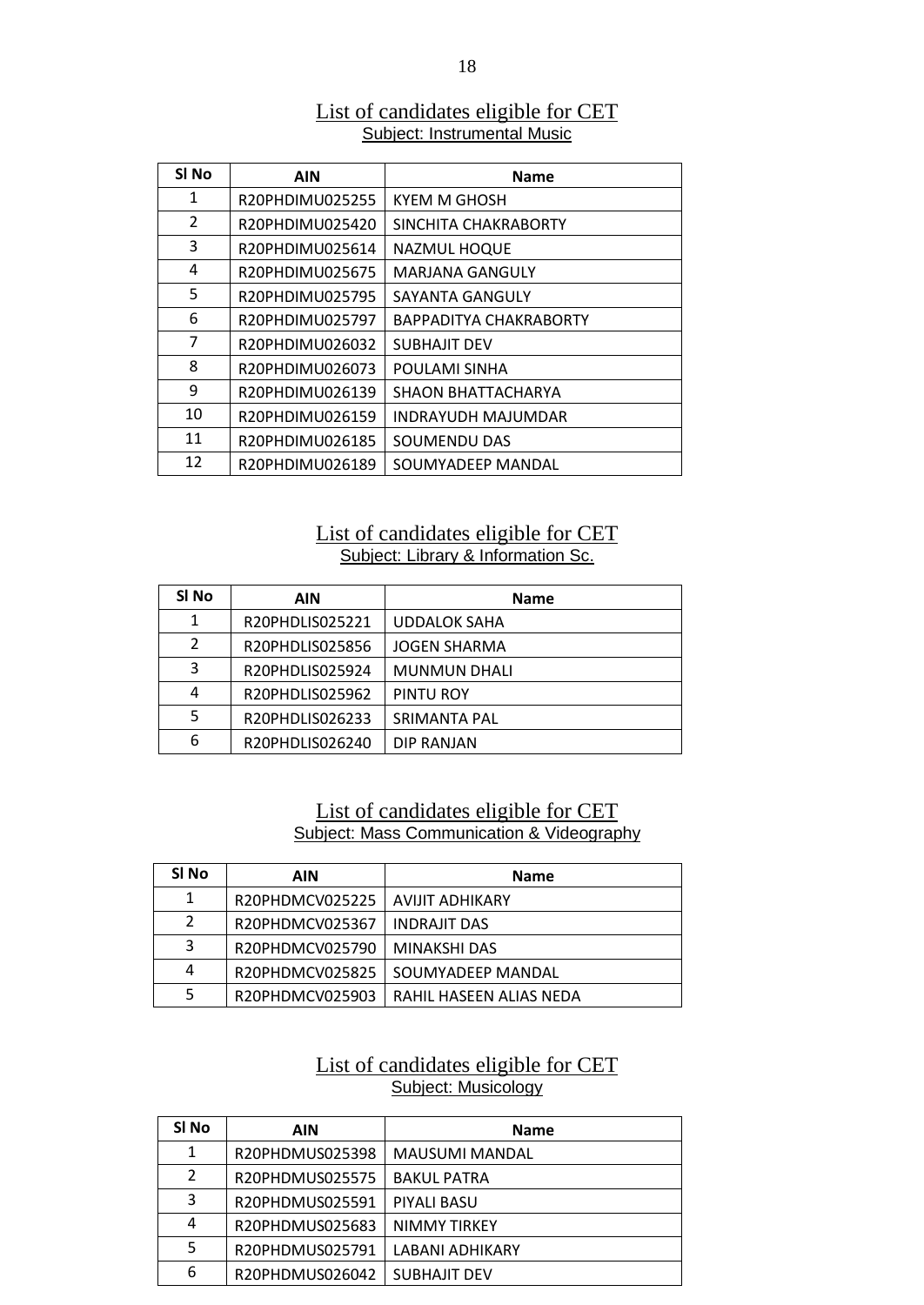|    | R20PHDMUS026084   SOUMENDU DAS  |                                     |
|----|---------------------------------|-------------------------------------|
| 8  |                                 | R20PHDMUS026113   EVA PRITY SHARMAH |
| q  | R20PHDMUS026187   SOUMENDU DAS  |                                     |
| 10 | R20PHDMUS026188   MRINMAYEE DAS |                                     |

#### List of candidates eligible for CET Subject: Philosophy

| SI <sub>No</sub> | <b>AIN</b>      | <b>Name</b>              |
|------------------|-----------------|--------------------------|
| 1                | R20PHDPHI025531 | <b>KRISHNENDU SIKDAR</b> |
| $\overline{2}$   | R20PHDPHI025559 | SREEMOYEE CHAKRABORTY    |
| 3                | R20PHDPHI025580 | <b>NANDINI GANGULY</b>   |
| 4                | R20PHDPHI025687 | <b>MD EHESAN ALI</b>     |
| 5                | R20PHDPHI025691 | SHIKHA SARKAR            |
| 6                | R20PHDPHI025733 | <b>MANASIJ BISWAS</b>    |
| 7                | R20PHDPHI025739 | SAMSUR RAHAMAN MIR       |
| 8                | R20PHDPHI025831 | <b>ATREYEE MAJUMDER</b>  |
| 9                | R20PHDPHI025887 | SAHINA KHATUN            |
| 10               | R20PHDPHI026002 | <b>FIRDOUS LASKAR</b>    |
| 11               | R20PHDPHI026120 | RIMA SAHA                |
| 12               | R20PHDPHI026172 | <b>MOULI PURKAIT</b>     |

#### List of candidates eligible for CET Subject: Sanskrit

| SI No          | <b>AIN</b>      | <b>Name</b>                 |
|----------------|-----------------|-----------------------------|
| $\mathbf{1}$   | R20PHDSAN025240 | KALYAN DEY                  |
| $\overline{2}$ | R20PHDSAN025274 | <b>BRATATI BHATTACHARYA</b> |
| 3              | R20PHDSAN025300 | <b>MANAS BHATTACHARJEE</b>  |
| 4              | R20PHDSAN025304 | SUCHARITA GHOSH             |
| 5              | R20PHDSAN025425 | <b>SUMONA SANTRA</b>        |
| 6              | R20PHDSAN025474 | SUBHRASOM SAMANTA           |
| $\overline{7}$ | R20PHDSAN025491 | PAPIYA CHAKRABORTY          |
| 8              | R20PHDSAN025541 | <b>ARPITA DUTTA DEB</b>     |
| 9              | R20PHDSAN025561 | <b>KRISHNA DAS</b>          |
| 10             | R20PHDSAN025562 | <b>ARPITA ROY</b>           |
| 11             | R20PHDSAN025584 | SHILPA HALDER               |
| 12             | R20PHDSAN025610 | <b>BIPLAB SARKAR</b>        |
| 13             | R20PHDSAN025648 | <b>TAPATI GAYEN</b>         |
| 14             | R20PHDSAN025694 | SOVA ROY                    |
| 15             | R20PHDSAN025699 | EVANA NAJNIN                |
| 16             | R20PHDSAN025742 | <b>SUCHETA HALDER</b>       |
| 17             | R20PHDSAN025781 | <b>RINKU MANDAL</b>         |
| 18             | R20PHDSAN025829 | SULEKHA CHAKRABORTTY        |
| 19             | R20PHDSAN025841 | UPAMA DE                    |
| 20             | R20PHDSAN025891 | <b>ROHAN GHATAK</b>         |
| 21             | R20PHDSAN025940 | <b>GOBINDA KUNDU</b>        |
| 22             | R20PHDSAN025954 | SUPRIYA BAIDYA              |